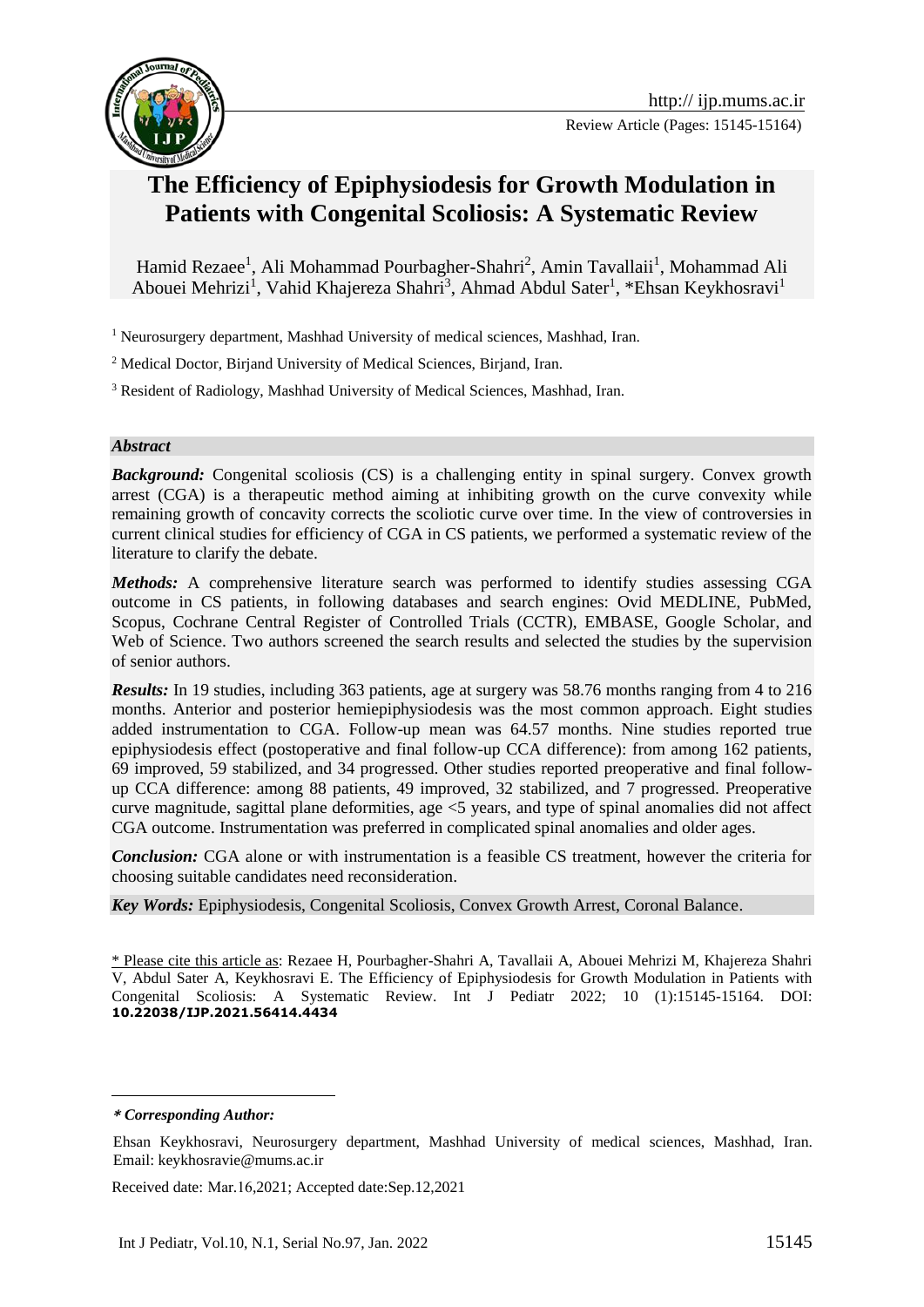### **1- INTRODUCTION**

Congenital spine deformities in children result from anomalous vertebrae and abnormal vertebral segmentation (hemivertebra, congenital bar malformation, more complex malformations) leading to deformities in the coronal and sagittal planes as a result of growth imbalances (7, 26). Growth imbalance is where convexity outweighs the growth at the level of the concavity. The compressive side of the deformity sustains supraphysiological loads that suppress the growth at the physis (11, 22, 23). These deformities in young children continue to be one of the challenging entities of spinal surgery.

In the past, the aim of surgical treatment of congenital curves was to stop the increase of the curve magnitude that accompanies the growth of the child; however, currently vertebral column resections and fusion are considered the preferred method for surgical correction of these deformities (20). However, early fusion becomes a problem when the anomaly involves a long segment, and the child is left with a short spine when he or she grows into adulthood. Modulation of vertebral growth on either the convex or concave side of the curve (growth arrest or growth enhancement, respectively), theoretically, can be an early and effective treatment alternative for the growing spine.

Convex anterior and posterior hemiepiphysiodesis, also known as convex growth arrest (CGA) is a growth modulating procedure that was regularly used to treat congenital progressive spine deformity in children (2, 4, 29). CGA relies on the Hueter-Volkmann principle (3, 26, 28, 29). This principle was primarily described for longitudinal longbone growth and indicates that the compressive side of a deformity undergoes non-physiological loading that produces the suppression of growth at the physis (24). CGA aims at controlling the spine deformity by inhibiting growth, anteriorly, and posteriorly, on the convex side of the curve, allowing the concave side to grow and compensate for the deformity in the following years (3, 9).

Some special indications for CGA have been discussed, including a progressive pure scoliotic curve without major kyphosis or lordosis, patients aged less than 5 years, without unilateral segmental bar, with no cervical spine involvement (20, 27). Other studies recommended that CGA is a possible and safe procedure in patients aged younger than 5 years regardless of other curve specifications (26).

After being the treatment of choice of congenital spine deformity for many years, CGA progressively fell out of favor during the past years (4, 11). The major drawbacks of CGA include unpredictability of curve behavior, slow or inadequate correction, necessity of anterior surgery for completeness of the epiphysiodesis, poor control of the deformity in long sweeping curves greater than 50 degrees, and inability to control trunk balance immediately until some spontaneous correction occurs years after the index procedure (26). Keeping in mind that correction of deformity after hemiepiphysiodesis is a chronic and slowly progressive phenomenon, a longterm follow-up is needed before definitive outcome is fixed.

Three types of result for CGA are possible:

a) True epiphysiodesis effect, i.e., improvement of the curve after removal of the cast;

b) Fusion effect or stabilization of the curve, i.e., no improvement of  $> 5$  to the preoperative angle); c) Deterioration or progression of the curve (15).

Overall, the data and outcomes on CGA using epiphysiodesis in congenital scoliosis are sparsely dotted across the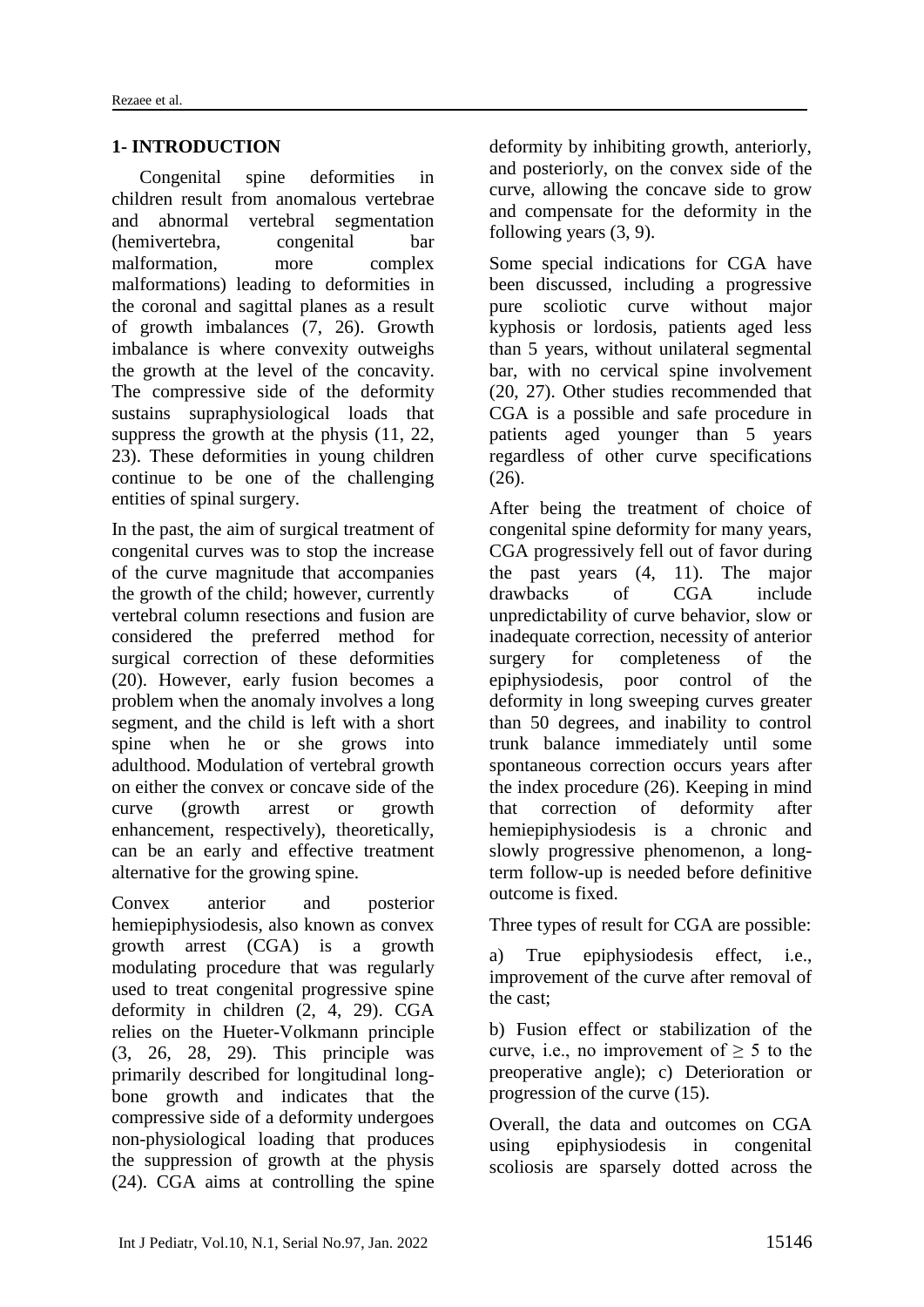literature. In view of these controversies and the inadequacies of current clinical studies we performed a systematic review of the available literature to determine the efficiency of CGA using epiphysiodesis in patients with congenital scoliosis.

# **2- MATERIALS AND METHODS**

### **2-1. Literature search and Study selection**

The PICOTS (Population, Intervention, Comparator, Outcomes, Time, and Study type) components of the research question we tried to answer were: *P*, patients with progressive scoliosis (congenital, idiopathic); *I*, CGA using epiphysiodesis alone or in combination with any type of instrumentation; *C*, other surgical treatments of scoliosis; *O*, improvement (true epiphysiodesis effect) or stabilization (fusion effect) or progression of scoliosis based on the changes of coronal Cobb angle by 5 degrees or more between postoperative and last follow-up time points, were defined as follow: improvement was characterized by the decrease in coronal Cobb angle  $\geq$  5 degrees, steadiness of scoliosis as decrease or increase in coronal Cobb angle < 5 degrees, and progression as increase in coronal Cobb angle  $\geq$  5 degrees; *T*, last follow-up or skeletal maturity; *S*, any study design presenting individual patient data.

The postoperative time point was considered immediately after surgery until the removal of the cast. In studies that their criteria for the criteria criteria and the criteria of the criteria of the criteria of the criteria of the criteria of the criteria of the criteria of the criteria of the criteria of the criteria of the criteria of the cri

improvement/stabilization/progression considering the changes of coronal Cobb angle were different from our criteria, if the individual data of patients was available in the paper, outcomes were calculated for those papers. If the data were not available, their outcomes are explained in detail in the text.

A comprehensive electronic search of the following databases was performed from inception to Jan 2021 using the preferred reporting items for systematic reviews and meta-analyses (PRISMA) 2020 guidelines: Ovid MEDLINE, PubMed, Scopus, Cochrane Central Register of Controlled Trials (CCTR), EMBASE, Google Scholar, and Web of Science.

The search was conducted with the following key words and strategies: "Epiphysiodesis," "Hemi Epiphysiodesis," and "Convex growth arrest" were combined using "OR" and they were combined with "scoliosis" using "AND" and were searched in "all field" modality. No language restrictions were applied.

After identifying the relevant studies and removing the duplicates, abstracts were screened and the articles to be considered as full-tests were selected according to the following inclusion criteria: studies 1) of scoliosis in humans, 2) treated with epiphysiodesis procedure alone or in combination with instrumentation 3) that described scoliotic curve outcome based on the changes of coronal Cobb angle measurements between postoperative and follow-up. Studies were excluded if not fulfilling the inclusion criteria or when we encountered the following conditions: 1) case reports, technical notes, editorials, comments, expert opinions; 2) if the number of subjects with scoliosis treated with epiphysiodesis were  $< 5$ ; 3) Studies with incomplete or unavailable data; 4) Studies with animal experiments, and cadaveric experimental studies; 5) Gray literature and articles with poor quality evaluation or low credibility. After identifying relevant studies, the reference lists of included studies were hand searched to identify further appropriate studies.

# **2-2. Ethical considerations**

All relevant aspects of ethics in the research were considered and followed throughout the study.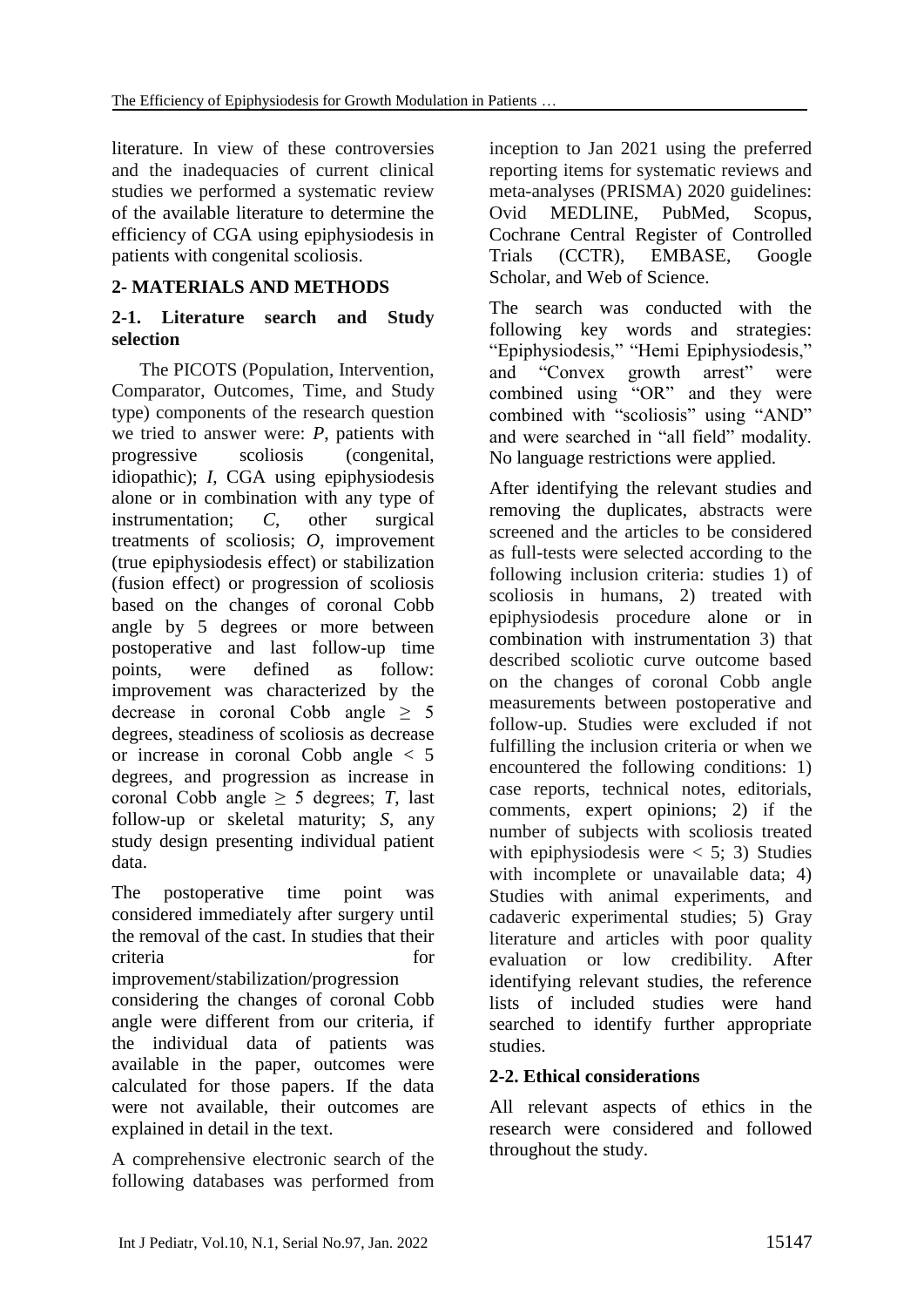#### **2-3. Data extraction**

The following information was extracted: name of the first author, year of the study, study origin (country), study design, the study population inclusion and exclusion criteria, demographic characteristics (number, sex, and age), intervention details (anterior or posterior or combined, with or without instrumentation), follow-up period mean and range, coronal Cobb angle at pre-operation, post-operation, and final follow-up time points, outcome categorized in 3 sections: improvement, stabilization, and progression of scoliotic curve, and other uncategorized findings and outcomes. The extraction of continuous data (coronal Cobb angle) mainly included the mean and range (if reported).

Two authors independently screened the articles concerning the inclusion and exclusion criteria. Any disagreements were solved with a senior author's opinion. The same two authors extracted information from eligible articles and disagreements were resolved by discussion between them; a third person was available when the consensus could not be reached.

# **3- RESULTS**

### **3-1. Literature Search Results**

The literature search identified 210 records in the databases, plus 20 additional relevant studies by hand search. After removing the duplications, 86 were screened, 40 full articles were assessed for eligibility, and 19 were included in the final pool, providing 363 individual patient data. The selection process is detailed in a flow diagram (**Fig. 1**).

**Fig. 1:** The flow diagram of searching databases based of PRISMA guideline

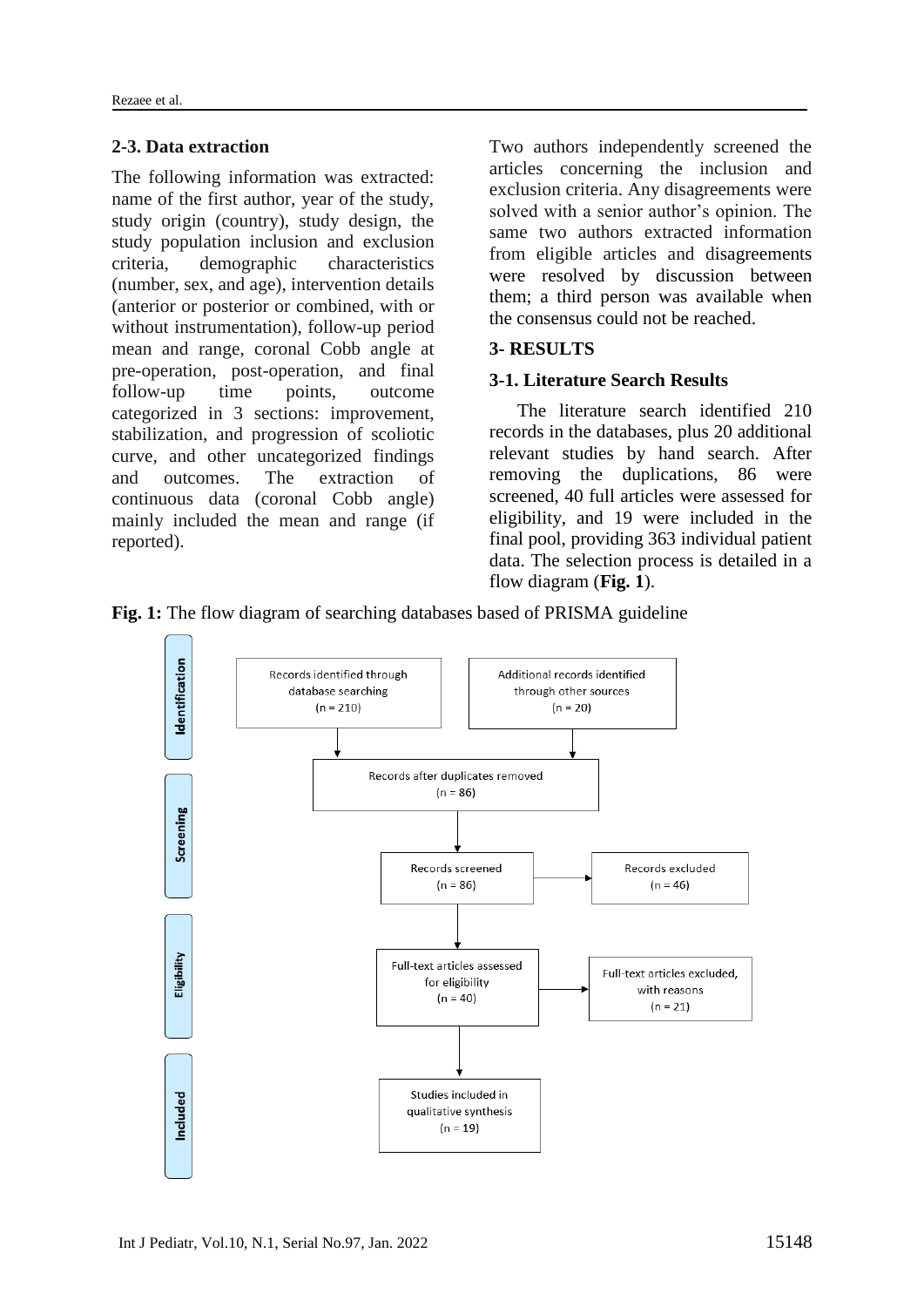# **3-2. Study characteristics**

The Included studies were published from 1981 to 2020. One study had only an abstract in English (18). Overall, 363 patients with congenital scoliosis were enrolled in 19 studies (1, 3, 8, 9, 11, 12, 13, 14, 15, 16, 18, 19, 20, 21, 26, 27, 28, 29, 30). Among them, 13 studies were retrospective descriptive (8, 9, 12, 13, 14, 16, 19, 20, 21, 26, 27, 28, 30,) and 6 were case series (1, 3, 11, 15, 18, 29). Six studies were conducted in USA (13, 14, 16, 28, 29, 30), 4 studies in Turkey (1, 9, 11, 26), 3 studies in France (12, 15, 19), 2 studies in UK (3,20), 2 studies in China (8,18), 1 study in Netherland (27) and another 1 in Lebanon (21).

In 17 studies, the number of patients with scoliosis, kyphoscoliosis, and lordoscoliosis was reported (1, 3, 8, 9, 11, 12, 13, 14, 15, 16, 18, 20, 21, 26, 27, 28, 29). Kyphosis and lordosis were, respectively, found in 44 and 7 patients, from among the 285 patients with congenital scoliosis. Two studies reported kyphosis to be accompanied with scoliosis in their patients but did not clarify the exact number of affected patients (19, 30). Louis et al. (2010) reported that 24.3% of their population had kyphosis but it was not stated how many of them were among the 64 patients treated with hemiepiphysiodesis (19). In Yaszay et al.'s (2011) study, kyphosis was reported to be present in their 14 patients but the exact number of patients who had it was not reported (30).

The mean age of the patients at surgery reported in 18 studies was 58.76 months (1, 3, 8, 9, 11, 12, 13, 14, 15, 16, 19, 20, 21, 26, 27, 28, 29, 30), and the age range reported in 13 studies was from 4 month to 216 months (18 years) (1, 3, 8, 9, 11, 13, 14, 16, 20, 21, 26, 27, 28,). Li Ye-tian et al. (2020) reported neither the age's mean nor the range (18). Five other studies did not report age range, as well (12, 15, 19, 29, 30). Male to female ratio reported in 11

studies was on average 0.61 (1, 3, 8, 9, 11, 12, 15, 18, 26, 27, 28).

# **3-3. Types of interventions**

Eleven studies reported their intervention to be anterior and posterior hemiepiphysiodesis (1, 8, 9, 12, 13, 15, 20, 26, 27, 28, 29); 2 studies were anterior hemiepiphysiodesis (14, 16); 1 study was posterior hemiepiphysiodesis (11); 3 studies reported epiphysiodesis without clarifying it to be anterior or posterior or both (3, 18, 21). Louis et al (2010) performed anterior and posterior hemiepiphysiodesis as well as posterior hemiepiphysiodesis alone, respectively, in 92.9% and 7.1% of their 64 patients (19). Yaszay et al. (2011) performed three surgical techniques in three groups of patients with congenital spinal deformities. One of the groups had hemiepiphysiodesis or in situ fusion, but it was not reported by the authors how many had hemiepiphysiodesis alone (30). Eleven studies did not use instrumentation in their surgeries (9, 12, 14, 15, 18, 21, 26, 27, 28, 29, 30), while 8 studies performed epiphysiodesis combined with instrumentation (1, 3, 8, 11, 13, 16, 19, 20) (for details see **Table 1**).

# **3-4. Outcome of studies**

Mean of follow-up in 17 studies was 64.57 months (1, 3, 8, 9, 11, 12, 13, 14, 15, 16, 19, 20, 21, 26, 27, 28, 29, 30); one study did not report the follow-up duration (18). Follow-up range was reported in 12 studies with a minimum of 8 month to a maximum of 300 months (1, 3, 8, 9, 11, 14, 15, 16, 20, 21, 26, 27).

The preoperative coronal Cobb angle was reported in 18 studies and had a mean of 47.15 degrees; the study of Louis et al. (2010) did not report this data (19). The range of preoperative coronal Cobb angle reported in 5 studies was 20-105 degrees (8, 9, 11, 26, 27).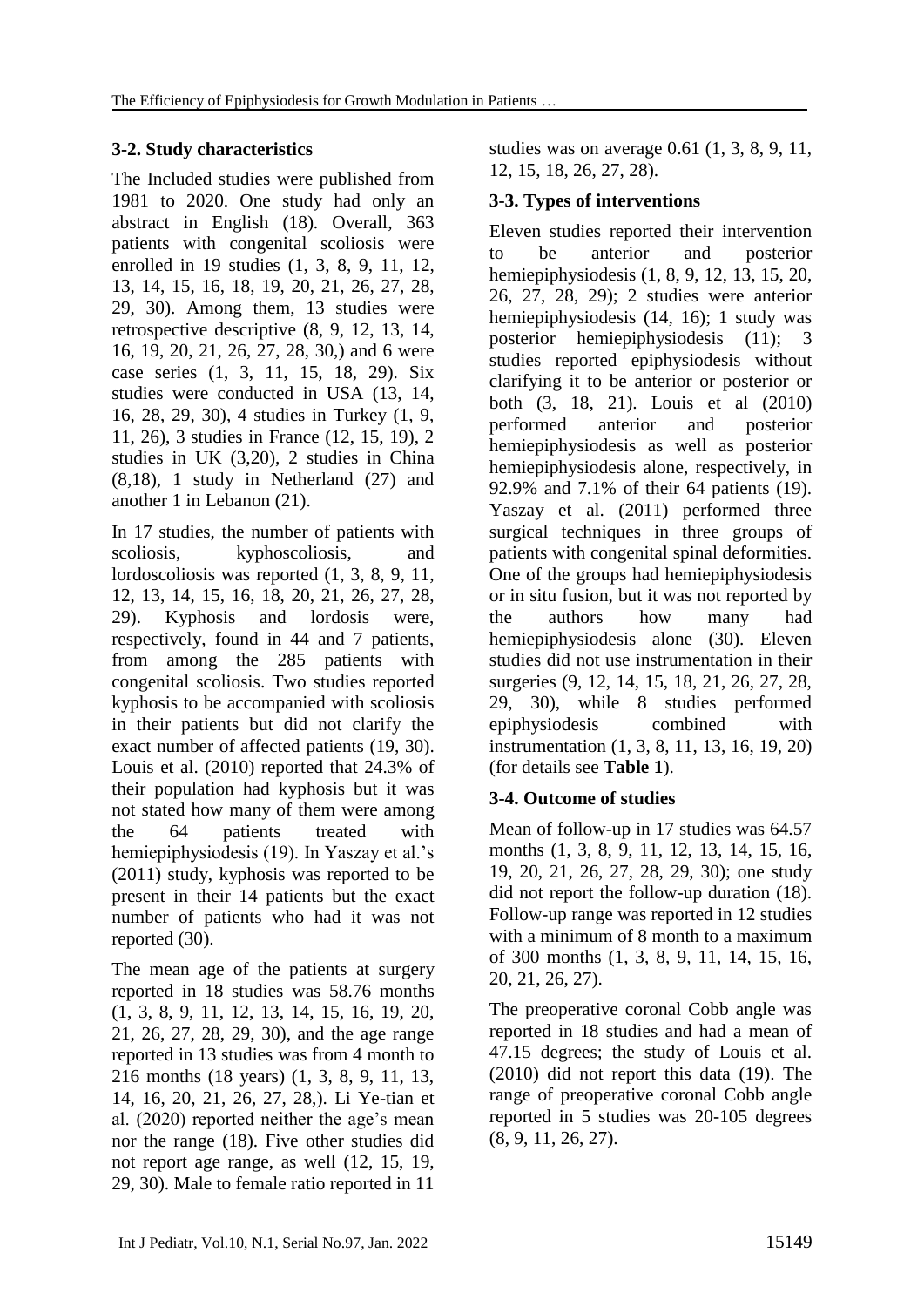**Table-1:** Study characteristics of included studies

|                    |      |                 | Study Type                             | Spinal deformity<br>types (number)       | Number of<br>Patients; Age<br>Mean and Range<br>(month);<br>Male/Female Ratio | Intervention                                    | Instrumentatio<br>n (number,<br>type)                                                               | Follow-ups       | Outcome                                                          |               |                    |                    |                                                        |                 |                 |                 |
|--------------------|------|-----------------|----------------------------------------|------------------------------------------|-------------------------------------------------------------------------------|-------------------------------------------------|-----------------------------------------------------------------------------------------------------|------------------|------------------------------------------------------------------|---------------|--------------------|--------------------|--------------------------------------------------------|-----------------|-----------------|-----------------|
| First author       | Year | Country         |                                        |                                          |                                                                               |                                                 |                                                                                                     | Mean $&$         |                                                                  |               | Coronal Cobb angle |                    |                                                        |                 |                 |                 |
|                    |      |                 |                                        |                                          |                                                                               |                                                 |                                                                                                     | Range<br>(month) | Preop                                                            |               | Postop             | Last follow-<br>up | Comparator                                             | Improve         | Stable          | Progress        |
| Winter             | 1981 | <b>USA</b>      | Retrospective<br>descriptive<br>cohort | Scoliosis                                | 10; 46 (13-89); 3/7                                                           | Anterior and<br>posterior<br>hemiepiphysiodesis | N <sub>o</sub>                                                                                      | 33               | 54                                                               |               | 39.6               | 38.8               | Post Op vs. last<br>follow-up Cobb<br>angle difference | 2               |                 |                 |
| Andrew &<br>Piggot | 1985 | UK              | Case series                            | Scoliosis $(10)$ ;<br>kyphoscoliosis (3) | $13; 64 (30-164);$<br>7/6                                                     | Epiphysiodesis                                  | Posterior<br>fusion both on<br>the convex<br>side; Dwyer<br>cable<br>instrumentatio<br>n in 2 cases | $52.2(24-86)$    | 49                                                               |               | 42.2               | 34.84              | Post Op vs. last<br>follow-up Cobb<br>angle difference | 6               | $\overline{5}$  | 2               |
| Winter             | 1988 | <b>USA</b>      | Case series                            | Scoliosis                                | 13; 42; Not<br>reported                                                       | Anterior and<br>posterior<br>hemiepiphysiodesis | N <sub>o</sub>                                                                                      | 78               | 46                                                               |               | Not reported       | Not reported       | Not reported                                           | 5               |                 |                 |
|                    | 1992 | France          | Retrospective<br>descriptive<br>cohort | Scoliosis                                | 13; 57; 4/9                                                                   | Anterior &<br>posterior<br>hemiepiphysiodesis   | N <sub>o</sub>                                                                                      | 68               | 45                                                               |               | 37                 | 39                 |                                                        | $\overline{4}$  | $\mathcal{I}$   | $\overline{2}$  |
| Dubousset          |      |                 |                                        | Kyphoscoliosis<br>lordoscoliosis         | 16; 44; 6/10                                                                  |                                                 |                                                                                                     | 80               | 44                                                               |               | 35                 | 34                 | Post Op vs. last<br>follow-up Cobb                     | $\overline{7}$  | $\mathcal{I}$   | 2               |
|                    |      |                 |                                        |                                          | 6; 39; 2/4                                                                    |                                                 |                                                                                                     | 50               | 48                                                               |               | 40                 | 38.5               | angle difference                                       | 3               | 3               | $\Omega$        |
| King               | 1992 | <b>USA</b>      | Retrospective<br>descriptive<br>cohort | Scoliosis                                | $9; 109 (12-216);$<br>Not reported                                            | Anterior<br>hemiepiphysiodesis                  | <b>Bilateral</b> post<br>spinal fusion +<br>Harrington<br>compressions<br>rods in<br>convexity      | $42(26-60)$      | 52                                                               |               | Not reported       | Not reported       | Preop vs. last<br>follow-up Cobb<br>angle difference   | $3**$           | $6***$          | $0**$           |
| Keller             | 1994 | <b>USA</b>      | Retrospective<br>descriptive<br>cohort | Scoliosis                                | $16; 56(11-156);$<br>Not reported                                             | Anterior<br>hemiepiphysiodesis                  | No                                                                                                  | $56(24-114)$     | 36                                                               |               | Not reported       | 38                 | Post Op vs. last<br>follow-up Cobb<br>angle difference | $3*$            | $10*$           | $6*$            |
| Kieffer            | 1994 | France          | Case series                            | Kyphoscoliosis                           | 6; 37; 3/3                                                                    | Anterior and<br>posterior<br>hemiepiphysiodesis | No                                                                                                  | 54 (8-99)        | 42                                                               |               | 26                 | 34.33              | Post Op vs. last<br>follow-up Cobb<br>angle difference | $\overline{2}$  | $\overline{2}$  | $\overline{2}$  |
|                    |      |                 |                                        |                                          |                                                                               |                                                 |                                                                                                     |                  | Unilateral<br>unsegmented<br>bar (3 cases)                       | $47.5(40-55)$ | Not reported       | 74.5 (64-86)       |                                                        | Not<br>reported | Not<br>reported | Not<br>reported |
| Marks              | 1995 | UK              | Retrospective<br>descriptive<br>cohort | Scoliosis                                | 53; 76 (24-153);<br>Not reported                                              | Anterior and<br>posterior<br>epiphysiodesis     | One case<br>anteriorly and<br>2 cases<br>posteriorly;<br>Type not<br>reported                       | 104 (36-254)     | Unilateral<br>Unsegmented<br>bars with HV<br>$(6 \text{ cases})$ | $49(36-62)$   | Not reported       | $52(32-70)$        | Preop vs. last<br>follow-up Cobb<br>angle difference   | Not<br>reported | Not<br>reported | Not<br>reported |
|                    |      |                 |                                        |                                          |                                                                               |                                                 |                                                                                                     |                  | HV (30<br>patients)                                              | 41 $(20-64)$  | Not reported       | $35(10-64)$        |                                                        | Not<br>reported | Not<br>reported | Not<br>reported |
|                    |      |                 |                                        |                                          |                                                                               |                                                 |                                                                                                     |                  | Complex<br>anomalies (12<br>cases)                               | 74 (32-96)    | Not reporter       | $90(30-110)$       |                                                        | Not<br>reported | Not<br>reported | Not<br>reported |
| Cheung             | 2002 | China           | Retrospective<br>descriptive<br>cohort | Kyphoscoliosis                           | 6; 40 (18-69); $5/1$                                                          | Anterior and<br>posterior fusion                | Concave<br>distraction                                                                              | 129 (96-168)     | 49                                                               |               | 33                 | 29                 | Post Op vs. last<br>follow-up Cobb<br>angle difference | 2               | 3               |                 |
| Walhout            | 2002 | Netherla<br>nds | Retrospective<br>descriptive<br>cohort | Scoliosis,<br>Kyphoscoliosis<br>(3)      | $10;30.8$ (4-77); $4/6$                                                       | Anterior and<br>posterior<br>hemiepiphysiodesis | <b>No</b>                                                                                           | $59(11-103)$     | $54(40-74)$                                                      |               | $50.3(40-78)$      | 58 (32-104)        | Post Op vs. last<br>follow-up Cobb<br>angle difference | 5               |                 | 3               |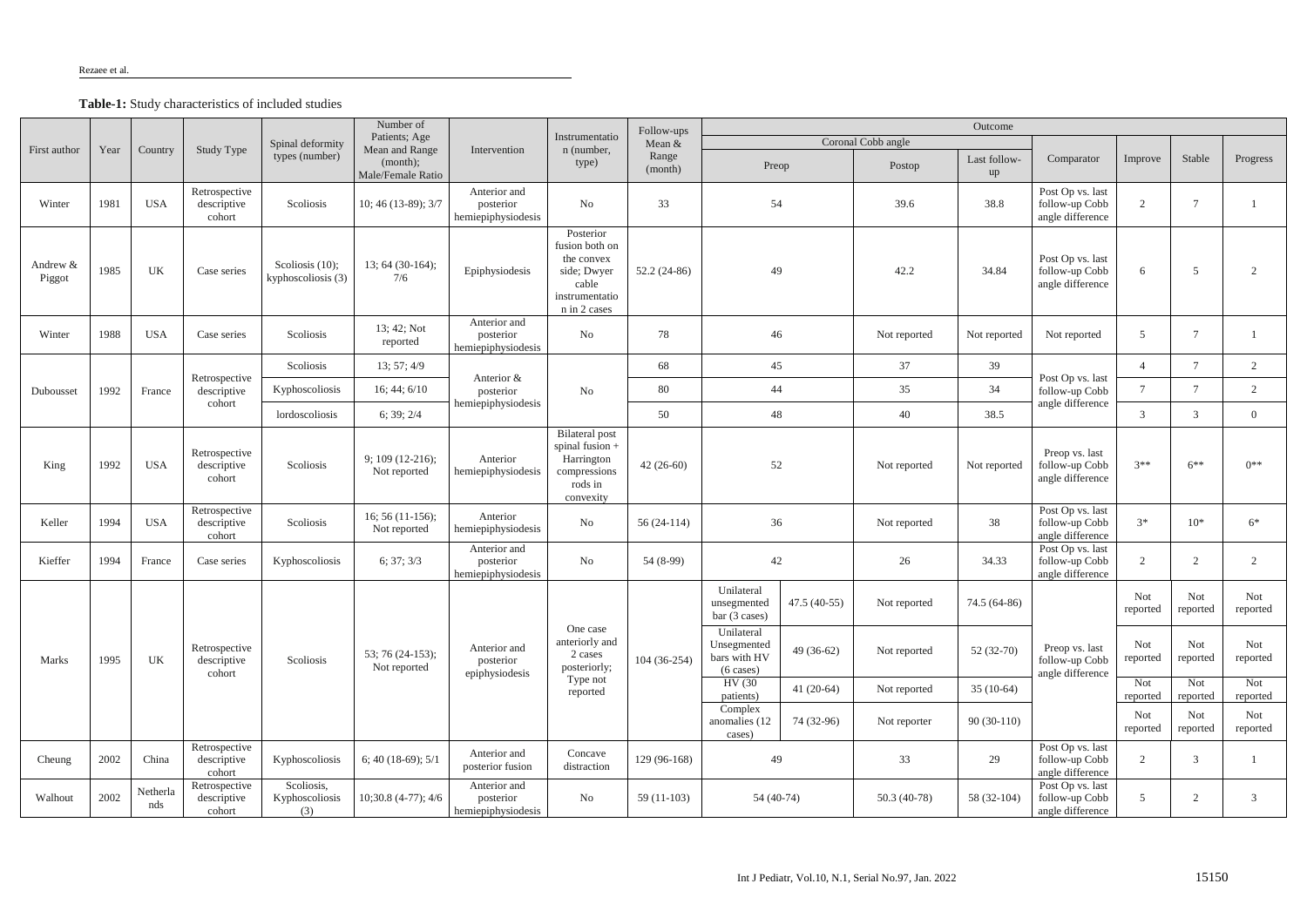#### The Efficiency of Epiphysiodesis for Growth Modulation in Patients …

|              | Year | Country    | Study Type                             | Spinal deformity<br>types (number)               | Number of<br>Patients; Age<br>Mean and Range<br>(month);<br>Male/Female Ratio | Intervention                                                                                             | Instrumentatio<br>n (number,<br>type)                                                                                                                                                                  | Follow-ups<br>Mean &<br>Range<br>(month) | Outcome               |                        |                              |                                                        |                 |                 |                |
|--------------|------|------------|----------------------------------------|--------------------------------------------------|-------------------------------------------------------------------------------|----------------------------------------------------------------------------------------------------------|--------------------------------------------------------------------------------------------------------------------------------------------------------------------------------------------------------|------------------------------------------|-----------------------|------------------------|------------------------------|--------------------------------------------------------|-----------------|-----------------|----------------|
| First author |      |            |                                        |                                                  |                                                                               |                                                                                                          |                                                                                                                                                                                                        |                                          | Coronal Cobb angle    |                        |                              |                                                        |                 |                 |                |
|              |      |            |                                        |                                                  |                                                                               |                                                                                                          |                                                                                                                                                                                                        |                                          | Preop                 | Postop                 | Last follow-<br>up           | Comparator                                             | Improve         | Stable          | Progress       |
| Cil          | 2003 | Turkey     | Retrospective<br>descriptive<br>cohort | Kyphoscoliosis<br>(All);<br>Lordoscoliotic in    | $11; 35(6-72); 3/8$                                                           | Anterior and<br>posterior<br>hemiepiphysiodesis                                                          | N <sub>o</sub>                                                                                                                                                                                         | $40(24-76)$                              | 58 (36-105)           | Not reported           | $52(13-107)$                 | Preop vs. last<br>follow-up Cobb<br>angle difference   | 6               | .5              | $\Omega$       |
| Uzumcugil    | 2004 | Turkey     | Retrospective<br>descriptive<br>cohort | Scoliosis,<br>kyphoscoliosis in<br>$\mathcal{D}$ | $32; 29(6-72); 7/25$                                                          | Anterior and<br>posterior<br>hemiepiphysiodesis                                                          | No                                                                                                                                                                                                     | $40(24-120)$                             | $55(31-105)$          | Not reported           | $50(13-107)$                 | Preop vs. last<br>follow-up Cobb<br>angle difference   | 13              | 15              |                |
| Ginsburg     | 2007 | <b>USA</b> | Retrospective<br>descriptive<br>cohort | Scoliosis                                        | 9; 125 (33-173);<br>Not reported                                              | Anterior and<br>posterior<br>hemiepiphysiodesis                                                          | Short segment<br>instrumented<br>posterior spinal<br>fusion on the<br>convex side                                                                                                                      | 29                                       | 37.7                  | 31.6                   | 32.8                         | Post Op vs. last<br>follow-up Cobb<br>angle difference | $3*$            | $4*$            | $3*$           |
| Louis        | 2010 | France     | Retrospective<br>analytical<br>cohort  | Scoliosis, 24.3%<br>had kyphosis ***             | 64; 64; Not<br>reported                                                       | Posterior<br>hemiepiphysiodesis<br>: 7.1%; anterior and<br>posterior<br>hemiepiphysiodesis<br>$: 92.9\%$ | $16\%$ of<br>patients; Type<br>was not<br>reported                                                                                                                                                     | 137                                      | Not reported          | Not reported           | Not reported                 | Post Op vs. last<br>follow-up Cobb<br>angle difference | 24              | 20              | 20             |
| Yaszay       | 2011 | <b>USA</b> | Retrospective<br>analytical<br>cohort  | Scoliosis +<br>kyphosis                          | 14; $117.6 \pm 74$ ;<br>Not reported                                          | Hemiepiphysiodesi<br>s or in situ fusion                                                                 | $\rm No$                                                                                                                                                                                               | 24                                       | $37 \pm 14$           | Not reported           | $24 \pm 10$                  | Preop vs. last<br>follow-up Cobb<br>angle difference   | 12              |                 |                |
| Alanay       | 2012 | Turkey     | Case series                            | Scoliosis                                        | $5; 40 (17-55); 0/5$                                                          | Anterior and<br>posterior<br>Hemiepiphysiodesi<br>S                                                      | Convex side:<br>unilateral<br>pedicle screws<br>on the<br>anomalous<br>vertebrae with<br>a single rod<br>connecting<br>them;<br>Concave side:<br>growing rods<br>with<br>lengthening<br>every 6 months | $34(26-40)$                              | 48                    | 36                     | 27                           | Post Op vs. last<br>follow-up Cobb<br>angle difference | 5 <sup>5</sup>  | $\Omega$        | $\Omega$       |
| Demirkiran   | 2013 | Turkey     | Case series                            | Scoliosis                                        | 13; $64.5 \pm 30.1$<br>$(15-108)$ ; 6/7c                                      | Posterior<br>Hemiepiphysiodesi                                                                           | Convex pedicle<br>screws and<br>compression                                                                                                                                                            | $56.1 \pm 10(36$<br>74)                  | $49 \pm 10.9$ (34-68) | $38.3 \pm 9.7$ (28-58) | $33.5 \pm 12.4$<br>$(16-52)$ | Post Op vs. last<br>follow-up Cobb<br>angle difference | 9               | 3               |                |
| Li Ye-tian   | 2020 | China      | Case series                            | Scoliosis                                        | 22; Not reported;<br>12/10                                                    | Epiphysiodesis                                                                                           | No                                                                                                                                                                                                     | Not reported                             | $40.5 \pm 9.8$        | $39.5 \pm 11.1$        | $46.8 \pm 13.9$              | Post Op vs. last<br>follow-up Cobb<br>angle difference | Not<br>reported | Not<br>reported | 20             |
| Rizkallah    | 2020 | Lebanon    | Retrospective<br>descriptive<br>cohort | Scoliosis                                        | 22; 36 (6-96); Not<br>reported                                                | Hemiepiphysiodesi<br>S                                                                                   | $\rm No$                                                                                                                                                                                               | 128.5 (66-<br>300)                       | 40.6                  | Not reported           | 27.4                         | Preop vs. last<br>follow-up Cobb<br>angle difference   | 15              | -5              | $\overline{2}$ |

\* These are based on the number of curves, not the patients; \*\* Improvement was considered if curve correction more than 10 degrees was obtained; \*\*\* The samples of studies were 251 patients and 64 of them are reported here.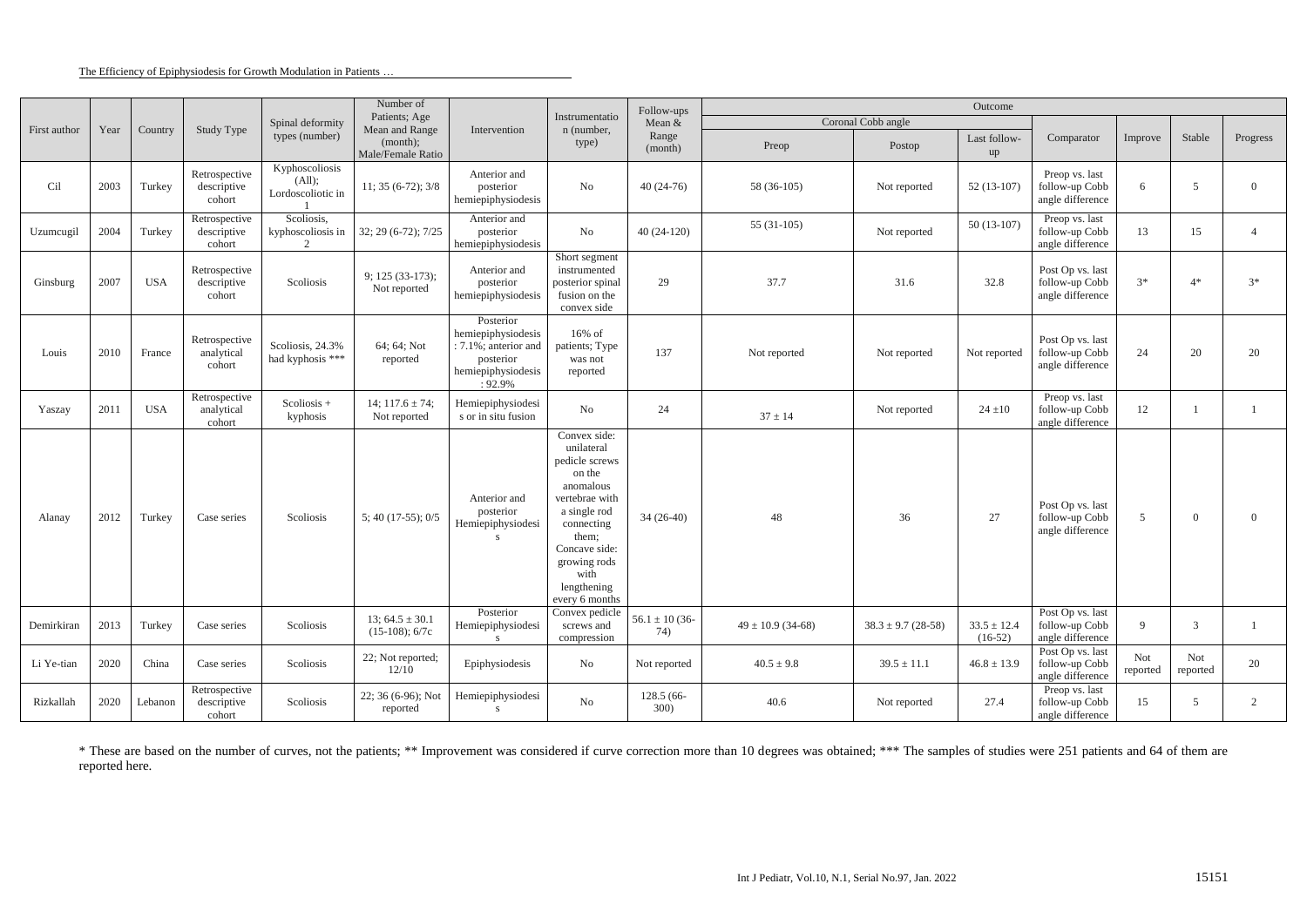The postoperative coronal Cobb angle was reported in 9 studies and had a mean of 37.44 degrees (1, 3, 8, 11, 12, 13, 15, 18, 28). Only Demirkiran et al. (2013) and Walhout et al. (2002) reported the range of postoperative coronal Cobb angle to be 28- 78 degrees (11, 27).

The coronal Cobb angle at the final follow-up was reported in 15 studies and had a mean of 38.54 degrees (1, 3, 8, 9, 11, 12, 13, 14, 15, 18, 20, 21, 26, 27, 28, 30). The range of this item was reported in 5 studies and was between 10 to 110 degrees (9, 11, 20, 26, 27).

After the epiphysiodesis surgery, to ensure the safety of fusion occurrence as well as achieving some correction, a protecting cast is applied for 4 to 7 days until the radiography images show evidence for fusion. So, the true epiphysiodesis effects is assessed by measuring the difference between angle of scoliotic curve at the postoperative (i.e., removal of the cast), and at the last follow-up points. This is different from global correction in which the preoperative angle and the last followup angle are compared to each other (15). In this review 12 studies measured the difference between postoperative and last follow-up angle

(1, 3, 8, 11, 12, 13, 14, 15, 18, 19, 27, 28) while 6 studies measured the global correction of scoliotic curve (9, 16, 20, 21, 26, 30). Winter et al. (1988) did not reported their criteria for measuring the outcome of their patients (29). Among 12 studies which reported the true epiphysiodesis effect, in the studies by Keller et al. (1994) and Ginsburg et al. (2007), outcome of patients was reported based on the curves not the patients (13, 14). The study by Li Ye-tian et al. (2020) did not report the outcome of all patients (18). In the remaining 9 studies which reported the true epiphysiodesis effect, 42% of patients had improvements in their scoliosis, 36% showed stabilization, while 21% had worsened scoliosis in the last follow-up (28, 3, 12, 15, 8, 27, 19, 1, 11). Among the 6 studies that reported global correction of the scoliotic curve as the outcome, Marks et al. (1995) did not report the categorized outcome of patients per individual based on the difference between preoperative and final follow-up Cobb angle (20). In the 5 remained studies, among 88 patients, 49 (55.5%) showed improvement, 32 (36.5%) stabilization, and 7 (8%) deterioration in their last follow-up Cobb angle (9, 16, 21, 26, 30).

Regarding the outcomes of the studies, in 9 studies the changes of coronal Cobb angle between postoperative and final follow-up were compared to determine the outcome (1, 3, 8, 11, 12, 15, 19, 27, 28). These studies had 162 patients in total and reported that 69 patients had shown improvement, 59 had been stabilized, and 34 were worsened at the final follow-up.

Studies that compared the changes of coronal Cobb angle between preoperative and final follow-up time points, had 88 patients among whom 49 showed improvement, 32 showed stabilization of the scoliosis and 7 had progression at the final follow-up (9, 16, 21, 26, 30). Among these studies, King et al. (1992) considered the improvement of the scoliotic curve as a correction more than 10 degrees between preoperative coronal Cobb angle and follow-up (16). In Keller et al. (1994) and Ginsburg et al. (2007) studies, outcomes were reported based on the number of curves, not the patients, as former reported that from among 19 curves operated in 16 patients, 3 were improved, 10 had halted progression, and 6 worsened at the final follow-up  $(13, 14)$ . In the study by Ginsburg et al. (2007), among 10 curves operated in 9 patients, 3 improved, 4 became stable, and 3 deteriorated at the final follow-up (13). Li Ye-tian (2020) did not report the outcome of all patients whereas in the sample size of 22 patients, 20 cases had progressed scoliosis at the final follow-up (18). Marks et al. (1995)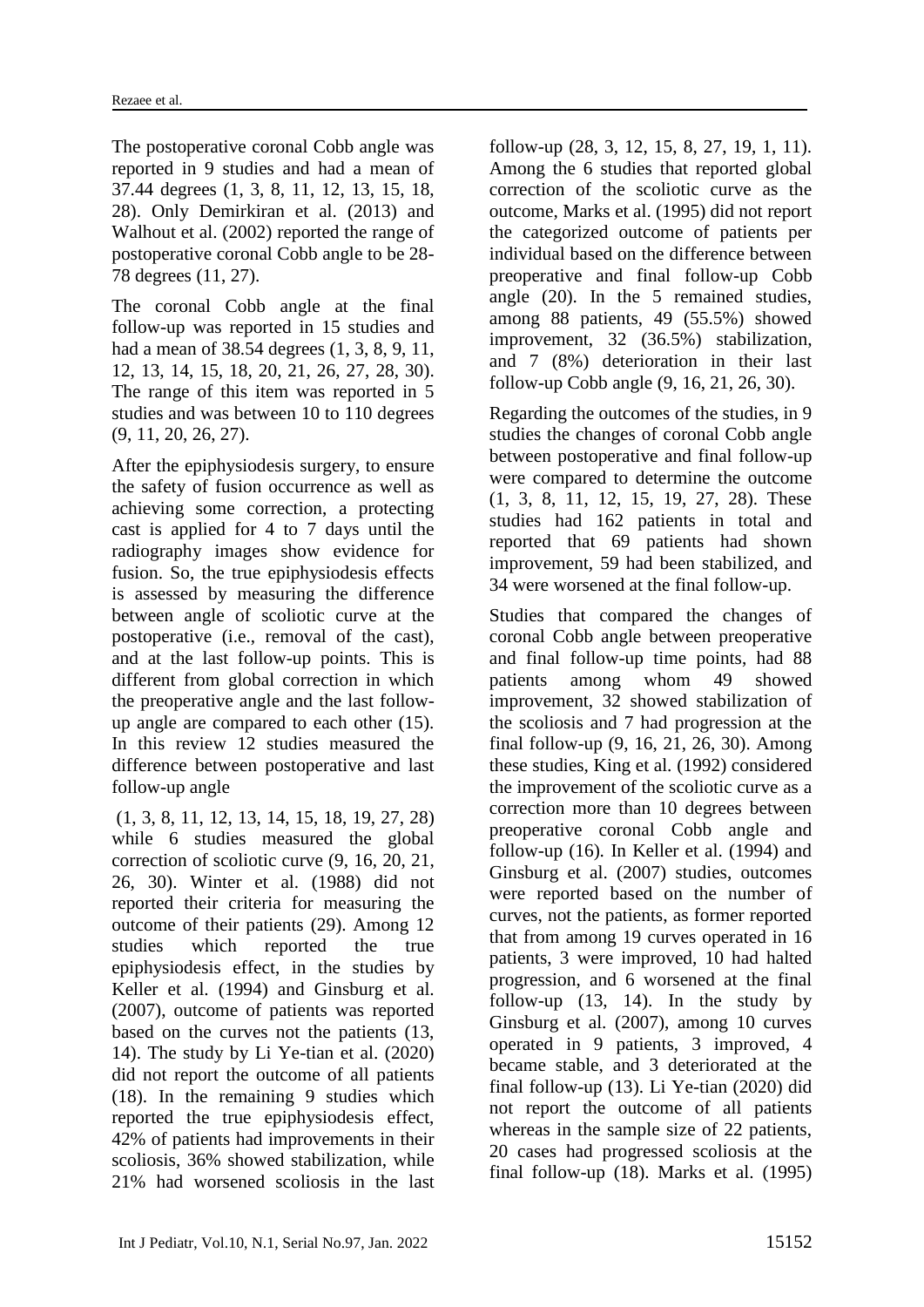reported their patients' outcome in 4 subgroups of patients (Unilateral unsegmented bars, unilateral unsegmented bars with hemivertebra, hemivertebra and complex anomalies) as only coronal Cobb angle mean at preoperational and final follow-up time points. The detailed results of their study are represented in the following section.

#### **3-5. Unclassified characteristics and results of included studies**

In Winter et al. (1981) study, sites of curves in 10 patients were at thoracic in 6, thoracolumbar in 2, and lumbar in 2 (28). Anatomical malformations of these curves were unilateral unsegmented bars in 2, single hemivertebra in 7, and mixed anomalies in 1 patient. The only patient who had progression of the scoliotic curve in the last follow-up had unilateral unsegmented bar.

In the study by Andrew and Piggot (1985), cases 1 to 4 (all had hemivertebra) were operated in early childhood and showed progressive correction (3). Cases #5 to 8 had complex deformities. Cases #9 and 10 had lumbar hemivertebra and because they were too old for growth arrest alone, they had Dwyer compression apparatus as well, which did not change the outcome. Cases #11 to 13 had significant kyphosis along with their scoliosis which at final followup fusion effect was seen in 2 cases, and progression of scoliotic curve was seen in the other one.

Winter et al. (1988) did not report postoperative and final follow-up measures of Cobb angle but their criteria for improvement of scoliotic curve was a decrease  $\geq$  5 degrees (29). The only failed outcome was due to inadequate length of anterior surgery which was salvaged by the further surgery.

In Dubousset et al. (1993) study, later surgery resulted in more fusion and earlier fusions resulted in more Cobb angle improvement (12). Crankshaft phenomenon was the underlying reason for 4 patients whose curves progressed at final follow up.

In King et al. (1992) study, curves of the 9 included patients were sited in thoracic spine in 5, thoracolumbar in 1, and lumbar in 3 cases (15). The anatomic malformations consisted of 4 single hemivertebra, 3 multiple hemivertebra with contralateral bar and 2 mixed anomalies. Their 3 patients with improvement in their scoliosis all had single hemivertebra.

Keller et al. (1994) reported that anatomic malformations in 4 patients were single hemivertebra which in 3 cases, they were two ipsilateral hemivertebra; in 2 cases were two contralateral hemivertebra; in 2 they were unsegmented bar with contralateral hemivertebra which 1 had unsegmented bar with two contralateral hemivertebra and 1 had unsegmented bar with to ipsilateral hemivertebra; 1 case had unsegmented bar with ipsilateral and contralateral hemivertebra; and in 2 patients there were complex anomalies (14). Two patients had additional surgeries; 1 patient had posterior spinal fusion due to developing pseudoarthrosis; the other patient had thoracotomy and posterior spinal fusion. The latter was 13.5y at surgery and had an 80 degrees kyphosis. Keller et al. (1994) also reported that higher regression was seen in curves composed of unsegmented and hemivertebra; and the lowest regression was seen in curves related to single hemivertebra; however, these observations were not statistically significant (14).

Kieffer et al. (1994) reported that anatomical malformations in their patients were hemivertebra in 5 and unilateral unsegmented bar in 1 patient (15).

In the study by Marks et al. (1995), 53 patients with congenital scoliosis underwent anterior and posterior epiphysiodesis (15). Spinal deformities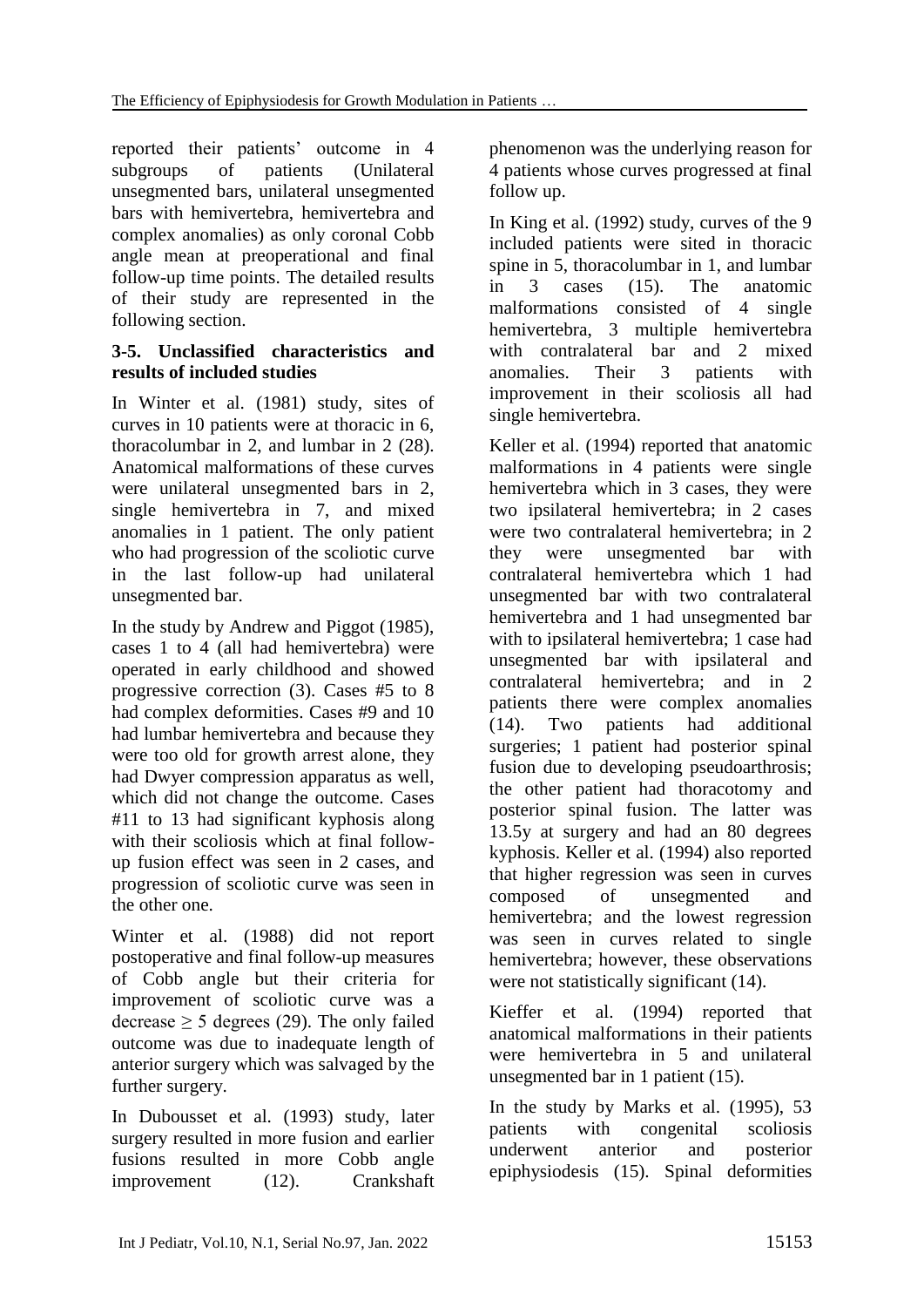were as follows: 32 fully segmented nonincarcerated hemivertebrae in 30 patients, 4 unsegmented bars, 7 unsegmented bars with hemivertebrae, and 12 complex (unclassifiable) patterns. Regarding the sites of deformities, 31 were in the thoracic spine, 11 in the thoraco-lumbar, 10 in the lumbar and 1 in the lumbo-sacral. Coexisting congenital anomalies were present in 27 patients (51%). Anterior and posterior surgery was done in a single procedure in 35 patients and in 2 procedures for the remaining 18 patients with an interval of between 2 weeks and 3 months. Patients were divided into 4 subgroups based on their spinal anomalies: 1. Unilateral unsegmented bars, 2. Unilateral unsegmented bars with hemivertebra, 3. Hemivertebra and 4. Complex anomalies. Progression rate of coronal Cobb angle in groups 1 and 2 was  $+4.2$  and  $+2.5$  degrees preoperatively which were decreased to  $+3.6$  and 0 degrees postoperatively but was not statistically significant. In group 3 (hemivertebra), progression rate decreased from +1.9 degrees preoperatively to -1.23 degrees postoperatively which was significant. Moreover, in group 3, progression rate of Cobb angle in 23 cases was reversed, arrested in 5, unchanged in 1, and progressed in 1. In group 4, the preoperatively progression rate of coronal Cobb angle was +4 degrees which decreased to +1.6 degrees postoperatively. Reported complications were three superficial wound infections, two chest infections and three neuropraxias. Authors declared that surgery at younger ages resulted in greater correction of coronal Cobb angle progression.

In the study by Cheung et al. (2002), all patients had kyphoscoliosis due to fully segmented hemivertebra at T11 or T12 levels (8). After the surgery, 4 cases had immediate improvement after the surgery, however only 2 had improved scoliosis at the final follow-up. The accompanied kyphosis deformities curves had a preoperative angle of 28 degrees, 26 at postoperative, and at the last follow-up they were 29 degrees. The Kyphosis improved in 3 patients, had no change in 1, and worsened in 2 patients. Complications were reported in 2 patients: case #3 had posterior deep wound infection and case #4 had pseudoarthrosis on the convexity.

Walhout et al. (2002), studying 10 patients with unclassified congenital scoliosis, reported that the preoperative curves were high thoracic in one, low thoracic in six and thoracolumbar in three patients (27). The number of vertebrae in the curves ranged from five to nine. Authors considered a minimum of 20 degrees change between preoperative and final follow-up Cobb angle of the curve as the comparator for determining the outcome. 5 Of the 10 curves progressed and 5 improved in the follow-up. Based on the authors' criteria, epiphysiodesis effect was achieved in 2 patients, stabilization of the curve was achieved in six patients, and progression of the curve occurred in two patients. The per annum progression rate of Cobb angle decreased from 2.9 degrees  $(-35 \text{ to } +14)$  preoperatively to 2.4 degrees (-4 to 13) postoperatively; however, this change was not statistically significant. The average annual rate of Cobb angle change was  $14^{\circ}$  to  $-2^{\circ}$  in one high thoracic curve,  $-2.5^{\circ}$  to  $3.5^{\circ}$  in six low thoracic curves, and  $9.9^{\circ}$  to  $1.6^{\circ}$  in three thoracolumbar curves. Thoracic kyphosis averaged 32° preoperatively, ranging from 16° to 60° which at the follow-up changed to a mean of 44 degrees ranging from -10 to 76. Repeat surgery was necessitated by coexisting progressive kyphosis and pseudoarthrosis in one patient and involved extension of primary epiphysiodesis in two patients. Authors concluded that being under 5 years of age, having a thoracolumbar curve location, and the absence of coexisting kyphosis are associated with a more favorable outcome.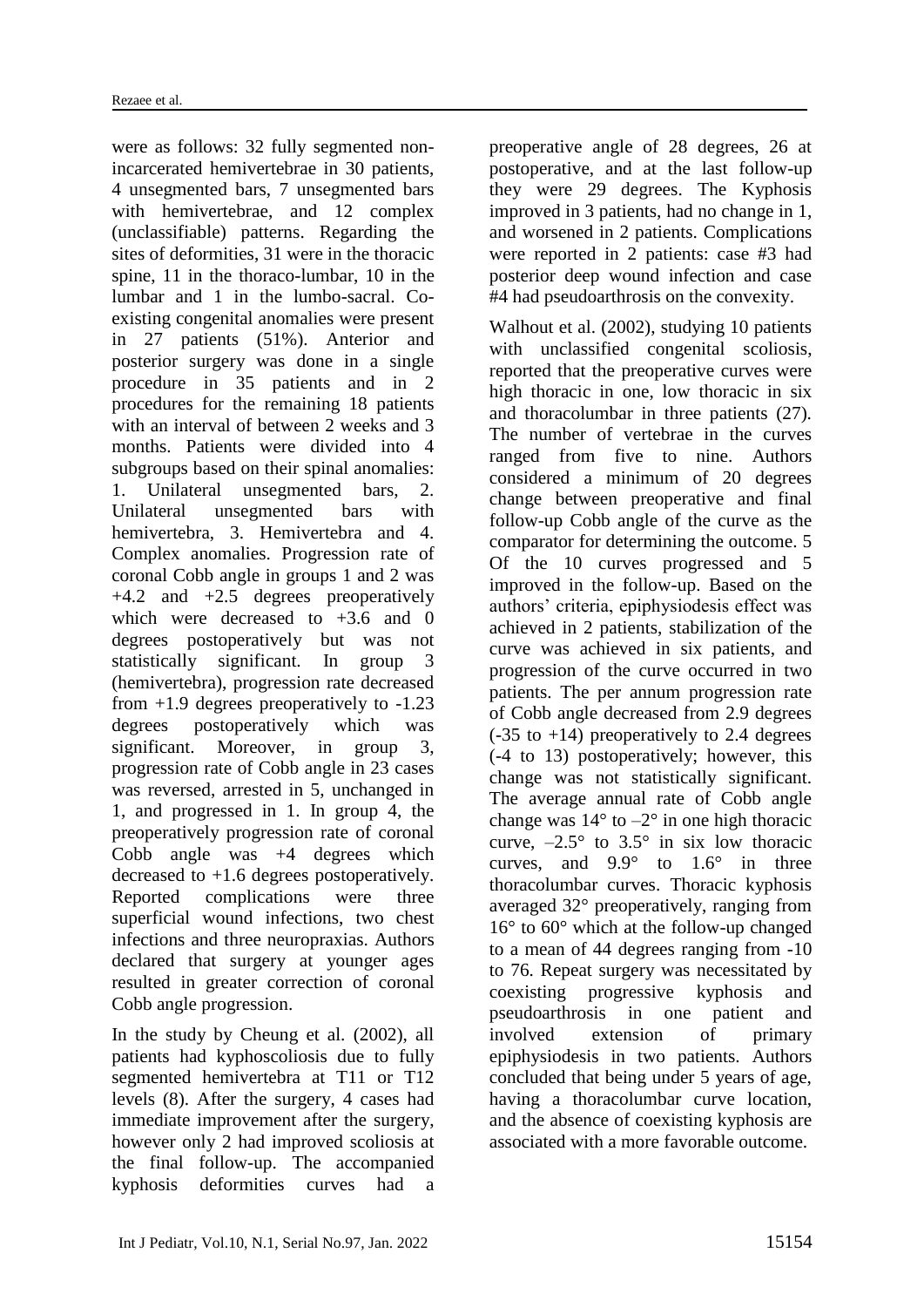Cil et al. (2003) aimed to investigate the effect of sagittal plane abnormality and its course on the control of coronal plane deformity in patients with congenital scoliosis who were managed satisfactorily with convex growth arrest (9). Thus, authors excluded 2 kyphoscoliosis patients treated with anterior and posterior hemiepiphysiodesis from the study because of insufficient control of coronal plane deformity (increased from 54° and 66° to 65° and 77° at the end of the followup period, respectively). The anatomical malformations in the included patients were complex vertebral anomalies in 2, unilateral unsegmented bar and contralateral hemivertebra in 5 patients, and 4 patients had hemivertebra. Fusions of the ribs were seen in 5 patients, 1 patient had rib aplasia, and remaining patients did not have any associated rib anomaly. Regarding the curves segmentally, 9 patients (82%) were hyperkyphotic, 1 (9%) was hypokyphotic (case #9) and case #6 was lordotic before surgery. Indications for the surgery were documented as progression in 5 patients and magnitude of the curve >50 degrees at the admission in 6 patients. Patients' outcomes were reported based on the difference between preoperative and final follow-up coronal Cobb angle being more than 6 degrees. Outcome for sagittal plane deformities were as follow: mean global thoracic kyphosis was 34 degrees (range 10°–60°) before surgery, and 43 degrees (range  $22^{\circ} - 74^{\circ}$ ) at the final follow-up; mean global lumbar lordosis was 44 degrees (range 12°–75°) before surgery and 56 degrees (range 26°–96°) at the final follow-up; in the end of follow-up period sagittal Cobb angles remained stable in 7 patients (64%) and deteriorated in 4 (36%). Results showed that presence of sagittal plane deformity does not have a negative effect on the control of scoliosis in 11 of 13 patients. Stabilization or improvement of coronal curve resulted in stabilization of the sagittal segmental abnormality in 7 of 11 patients.

In a study by Uzumcugil et al. (2004), from among 32 patients, 12 had complex vertebral anomalies, 9 patients had unilateral unsegmented bar and contralateral hemivertebra, 1 had unilateral unsegmented bar, and 10 had hemivertebra (26). They reported their outcome based on the difference between preoperative and final follow-up coronal Cobb angle being more than 6 degrees. Among 17 curves which had >50 degrees before surgery, 6 had improvement, 7 became stable, and the other 4 progressed. All curves that progressed were more than 50 degrees, however no significant difference between curves  $>50$  degrees and  $<50$  in outcome was observed. Preoperative curve magnitude had no significant relation with the result

(improvement/stabilization/progression). Neither of age groups, more than 2 years or less than it at surgery, type of anomaly (complex or hemivertebra with or without unsegmented bar), having  $>5$  or  $<5$ segments fusion, location of curve, having or not having rib deformity and sagittal plane deformity, and presence of intraspinal anomalies did not affect the outcome at the final follow-up. In 4 patients who had progression in their scoliosis at the final follow-up, 3 patients aged less than 2 years, all had curves with initial degrees >50, all had complex anomaly or unsegmented bar with contralateral hemivertebra, 2 had sagittal plane abnormality, and 3 curves had lengths >5 segments. Overall, poorer prognosis was seen in larger complex curves involving longer segments in a younger child. Pulmonary complications were observed in six (19%) patients which were all related to anterior surgery to provide anterior hemiepiphysiodesis.

Ginsburg et al. (2007) studied 9 patients of progressive congenital scoliosis with 10 curves. One patient had bilateral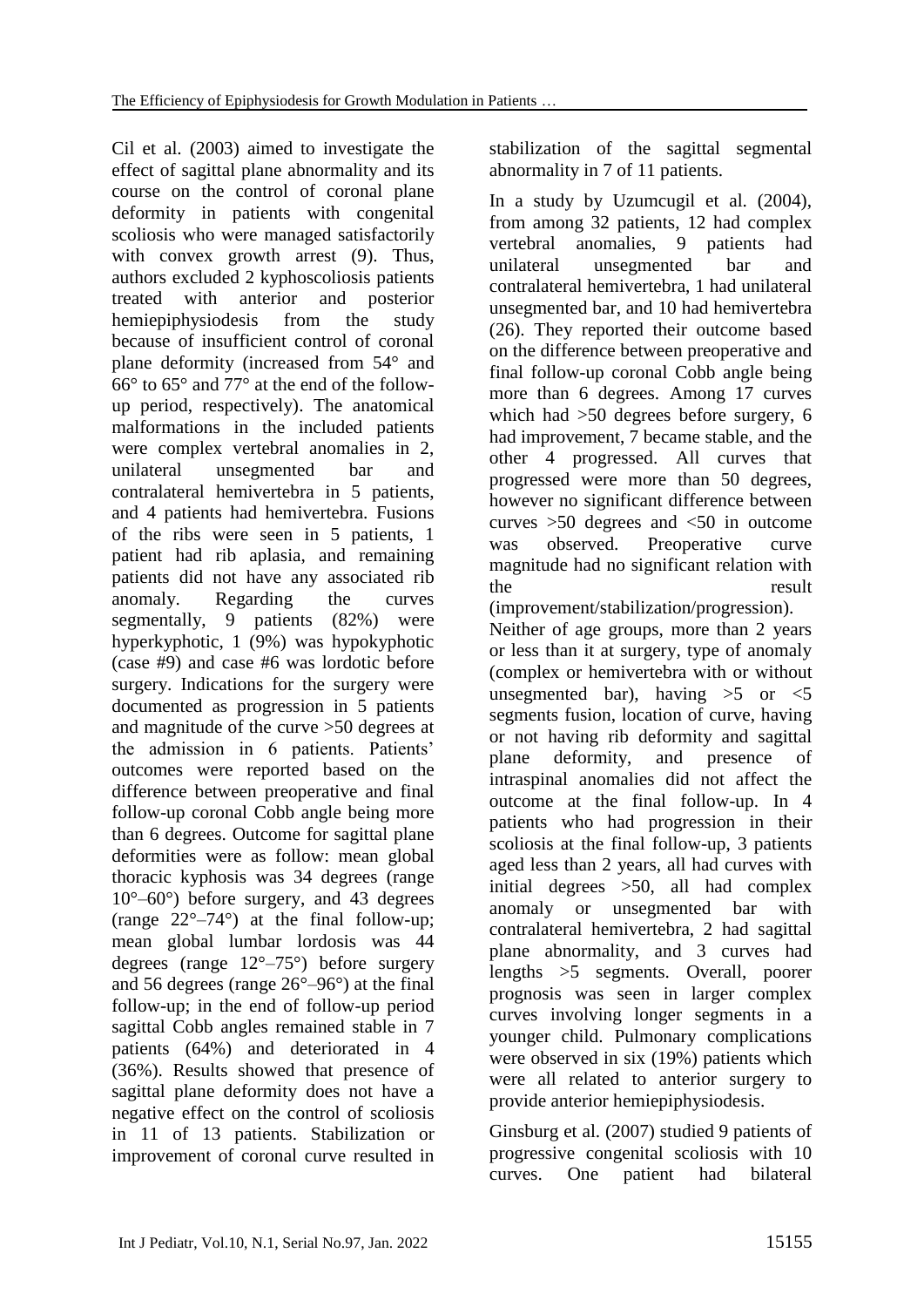hemivertebrae at T<sub>4</sub> and T<sub>9</sub> (13). The Risser sign was zero in all cases except one. The authors considered the patients' total main curve changes more than 6 degrees between the preoperative and the last follow-up points for determining the outcome (improvement, stabilization or progression) results reported as the following: 1 curve progressed, 6 curves improved, and 3 curves remained unchanged. Seven curves showed immediate improvement from the preoperative point as compared to the postoperative radiographs. However, when considering the defined criteria in this review, outcomes of patients were different as shown in **Table 1**. Three patients who had progression in their scoliotic curves aged more than 9 years and 10 months at the time of initial surgery.

Louis et al. (2010) determined the outcome of frontal plane deformities with several surgery managements in 251 patients, 64 of whom were managed by epiphysiodesis (19). Patients were at least 4 years old when evaluated at the end of the followup. Seventy-five percent of the 64 patients managed by epiphysiodesis showed less than 8◦ progress in malformation's curve angle between postoperative and final follow-up values. Epiphysiodesis provided identical long-term results as hemivertebra resection.

In a retrospective analytical cohort study by Yaszay et al. (2011), 3 surgical treatments (Hemivertebra resection, hemiepiphysiodesis/in situ fusion, and instrumented fusion without a resection) for congenital spinal deformity due to a hemivertebra in 76 patients were investigated (30). Our target group of patients in this review was group 1 which consisted of 14 patients and had hemiepiphysiodesis or in situ fusion; however, it was not clarified how many had epiphysiodesis alone. All patients in group 1 had scoliosis, and some of them

also had kyphosis, but the exact numbers were not reported in the paper. Twelve had single and 2 had double hemivertebrae. One patient in this group developed a pseudoarthrosis that required revision surgery. Overall, hemivertebra resection produced better deformity correction than did either hemiepiphysiodesis/in situ fusion or instrumented fusion without a resection.

In the study by Alanay et al. (2012), the included patients were younger than 5 years and had congenital thoracic scoliosis with multiple anomalous vertebrae (1). Regarding the sagittal plane deformities preoperative global thoracic kyphosis curvatures were 28.2 degrees preoperatively, 28.8 degrees postoperatively, and 32.4 degrees at the last follow-up. Global lumbar lordosis curvature was 39 degrees preoperatively, 37.8 degrees postoperatively, and 44.4 degrees at the final follow-up. Reported complications were partial pullout of the proximal, distal, or both pedicle screws of the concave distraction in four of the five patients.

Demirkiran et al. (2014) reported that the patients had long sweeping curves which included  $>4$  to 5 segments (11). All patients were Risser zero at the time of surgery. The average concave height was  $94.2 \pm 20.2$  mm in the early postoperative period and 104.7±21.7 mm at the last follow-up  $(P=0.003)$ . The average T1-S1 height was  $292.1 \pm 67.1$  mm in the early postoperative period and 363.9±94.5 mm at the last follow-up  $(P=0.005)$ . Coronal Cobb angle postoperatively was significantly different from that in the preoperative time point  $(38.3 \pm 9.7 \text{ vs. } 49)$  $\pm$  10.9, respectively). However, this parameter was not significantly different between the last follow-up to the postoperative time  $(33.5 \pm 12.4 \text{ vs. } 38.3 \pm \text{)}$ 9.7, respectively). In 9 patients who had improvement in their Cobb angle measures, preoperative curve was 46.7±12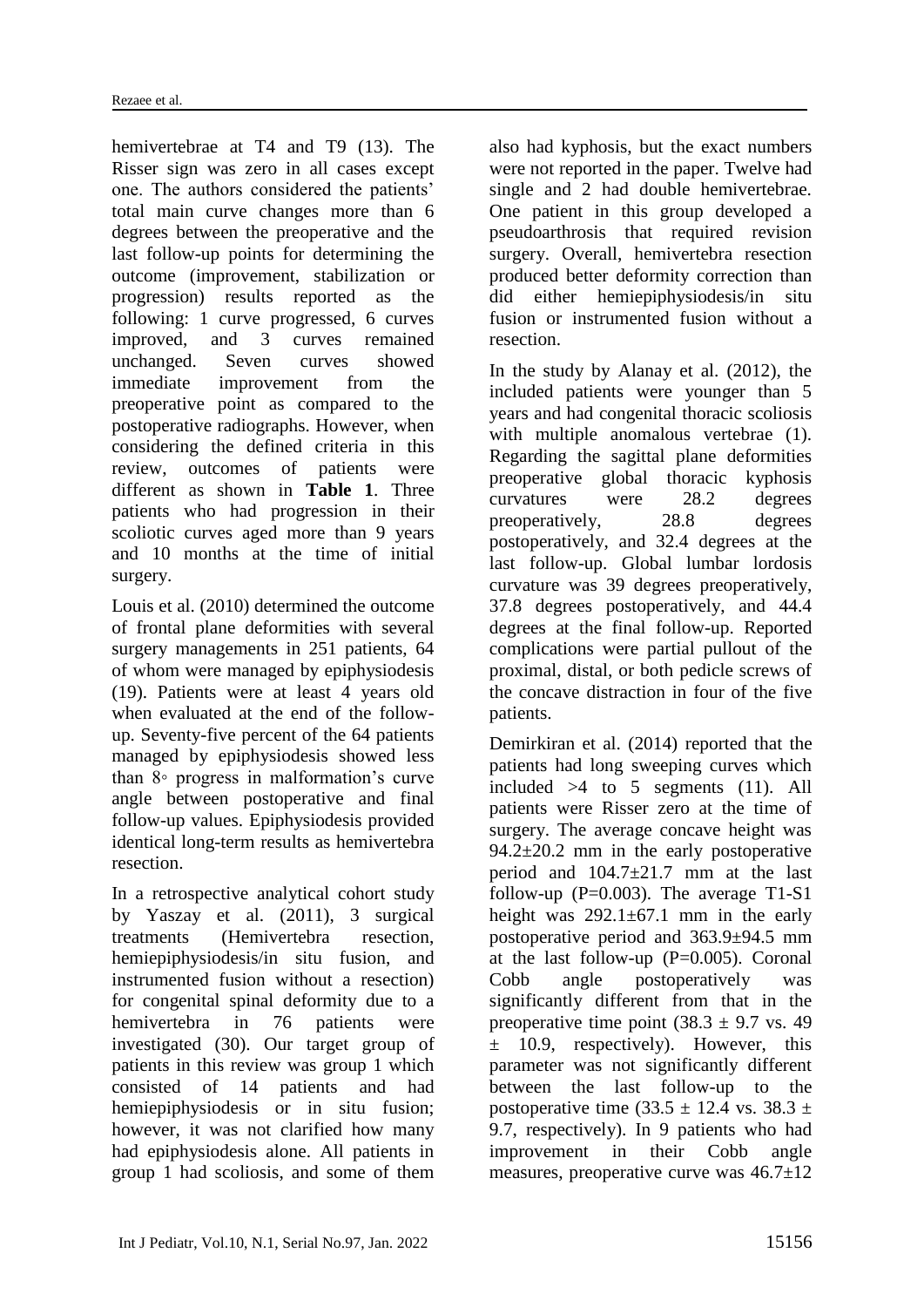and  $37.3\pm11.5$  at early postop (P=0.007) and the main curve Cobb was 28.4±11.3 in the latest follow which was significantly different from early postoperative evaluation (P=0.007). Technical error caused the progression of scoliosis in 1 patient at the final follow-up. The sagittal plane remained stable and there was no deterioration (preoperative kyphosis= $33.7 \pm 14.5$  degrees; early postoperative kyphosis=35.6±12.5 degrees; follow-up kyphosis=33.9±9.5 degrees; P>0.05). A significant instrumented correction effect was obtained during the surgery in 1 patient; her curve deteriorated due to inappropriate instrumentation levels and malposition of most of the distal screws and she had to undergo revision surgery with vertebral column resection.

For the study of Li Ye-tian et al. (2020) only an English abstract was available (18). The Cobb angle of the main curve was significantly different between followup, preoperative and postoperative evaluations. Twenty patients had progression of main curve Cobb angle with a rate of  $1.5 \pm 1.4$  degrees per annum and a total of  $19.2 \pm 17.9$  %. Three patients underwent lateral convex orthopedic internal fixation due to postoperative scoliosis progression. The curve progression was significantly correlated with age at the time of surgery and number of hemivertebra. There was a significant correlation between the age of the operation and the main curve angle.

Rizkallah et al. (2020) studied patients with progressive congenital scoliosis with hemivertebra or congenital bar. Patients with associated syndromes and malformations (including medullary malformations) were excluded from their study (21). Among 22 patients, 18 had an isolated hemivertebra, and 4 patients had an associated congenital bar. Deformity was dorsal in 4 patients, dorsolumbar (D10-L2) in 9 patients, and lumbar in 9

patients. Cobb angles of the scoliotic curves were compared preoperatively and at the last follow-up. Limited fusion was performed on 16 patients (mean curve of 37.2 degrees) which resulted in 44.8% correction. Extensive fusion was performed on 6 patients where there was a congenital bar, a severe curve, and were older (mean curve of 50.3) and resulted in 11.3% correction. Patients who aged 3 years or younger had a correction of 43.1% which was not significantly different from the 21.5% correction in 7 cases older than 3 years of age. There were 18 isolated hemivertebrae which had a Cobb correction of 44.6% compared to 1.3% correction in hemivertebra with congenital bar (P=.004). Eight cases with curves  $\langle 35 \rangle$ degrees had 58.2% Cobb correction compared to 23.7% correction in curves  $>35$  degrees (P=.032). Four curves with >35 degrees of magnitude had congenital bar and hemivertebra; and were operated on after the age of 3 years. In these 4 patients, limited fusion performed in 1 case led to a progression of the curve, and extended fusion performed in 3 patients led to stabilization in 2 curves and to the reduction of Cobb angle in 1 curve at the last follow-up. Mean Cobb angle changes in 15 patients with improved scoliosis was -20.5 degrees, and in 2 patients with progressed scoliosis was +11.5 degrees.

# **3-6. Intra-study risk of bias assessment**

The nine-star Newcastle-Ottawa Scale (NOS) (16) was used to evaluate the quality of clinical observational studies. The Newcastle–Ottawa Scale is a validated tool for the quality assessment of nonrandomized studies, including cohort and case-control studies, and contains the following categories: selection of cohorts (four items), comparability of cohorts (one item), and assessments of outcomes (three items). A study can be awarded a maximum of one star for each item within the selection of cohort and assessment of outcome categories and two stars for the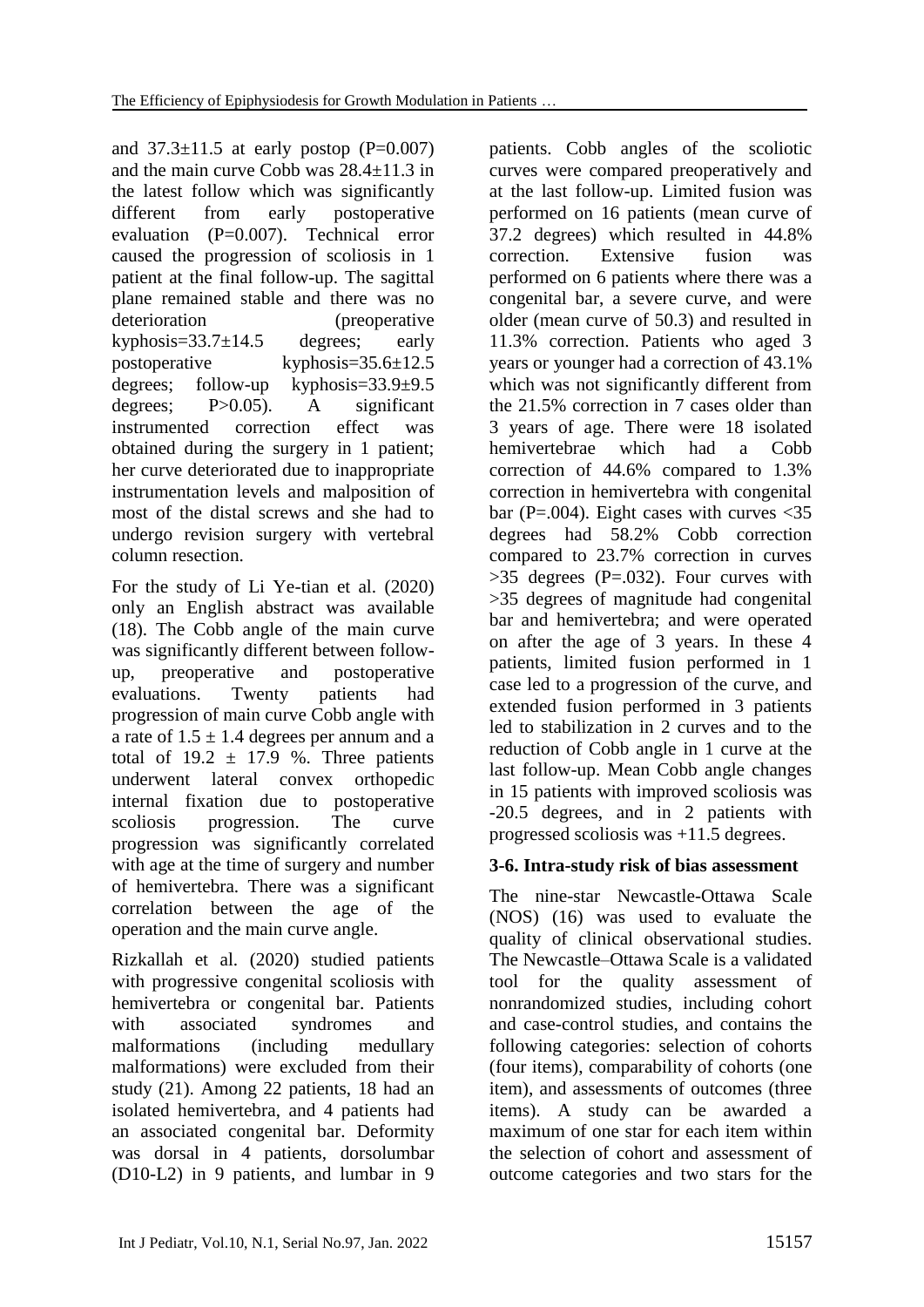items in the comparability of cohort category. The scores of the items identifying study quality varied from zero

to nine. Any disagreement was settled by a group discussion with a third investigator. The results are represented in **Table 2**.

| $1st$ Author |                                              |                | Selection |                | Comparability | Outcome        | Total          |  |   |
|--------------|----------------------------------------------|----------------|-----------|----------------|---------------|----------------|----------------|--|---|
|              | Q <sub>3</sub><br>Q4<br>Q <sub>1</sub><br>Q2 |                | Q1        | Q1             | Q2            | Q <sub>3</sub> | Score          |  |   |
| Winter       |                                              | $\overline{0}$ |           | $\overline{0}$ | 0             |                | $\overline{0}$ |  | 4 |
| Dubousset    | 1                                            | $\overline{0}$ |           | $\overline{0}$ | 0             |                |                |  | 5 |
| King         |                                              | $\overline{0}$ |           | $\overline{0}$ | 0             |                |                |  | 5 |
| Keller       |                                              | $\overline{0}$ |           | $\overline{0}$ |               |                | $\overline{0}$ |  | 4 |
| <b>Marks</b> |                                              | $\theta$       |           | $\overline{0}$ | 0             |                |                |  | 5 |
| Cheung       |                                              | $\theta$       |           | $\overline{0}$ |               |                |                |  | 5 |
| Walhout      |                                              | $\theta$       |           | $\theta$       |               |                |                |  | 5 |
| Cil          |                                              | $\theta$       |           | $\theta$       |               |                | $\Omega$       |  |   |
| Uzumcugil    |                                              | $\theta$       |           | $\theta$       |               |                | $\theta$       |  |   |
| Ginsburg     |                                              | $\theta$       |           | $\overline{0}$ | 0             |                | $\theta$       |  |   |
| Louis        |                                              | $\theta$       |           | $\theta$       | 0             |                |                |  | 5 |
| Yaszay       |                                              | $\overline{0}$ |           | $\overline{0}$ | 0             |                |                |  | 5 |
| Rizkallah    |                                              | $\overline{0}$ |           | $\overline{0}$ |               |                |                |  |   |

**Table-2:** Intra-study risk of bias assessment of Cohort studies

#### **4- DISCUSSION**

Congenital scoliosis represents spinal malformations in the coronal plane due to vertebral malformations. The underlying causes are failure of formation, segmentation, or a mix of them. Congenital scoliosis results in longitudinal and rotational imbalance. These deformities can progress further following longitudinal growth imbalances which subsequently causes simultaneous abnormal convexity and concavity in the spine.

The current treatment consists of observation, bracing, and surgery. Patients with balanced spine and vertebral malformations that have low progression rate or compensating defects of formation can be under observation and be evaluated periodically with serial plain radiographs every 4 to 6 months without requiring surgery. In the cases of long, non-rigid curves and compensatory curves located at distal or proximal of anomalous segments, bracing is a feasible option. Surgery approaches are based on inhibition, modulation, or preservation/stimulation of the growing spine. Using compression to arrest the growth of the convex side alone or associated with enhancing the growth on the concave side by distraction are the principles for modulation of growth. CGA surgery can be used in this matter. Scoliotic patients with developing skeleton and localized growth centers can be managed with growth arrest to achieve correction of deformities as well as growth control. CGA was popularized because of its safety and simplicity compared to other surgical alternatives.

Nineteen studies that met our eligibility criteria comprise the results of this review. Great heterogeneity was observed ranging from methodologies to the outcomes of the included studies. Several criteria for suitable patients for CGA have been defined in the literature, from which we can mention a strictly scoliotic curve of less than five segments with a magnitude of less than 70° for a patient not over 5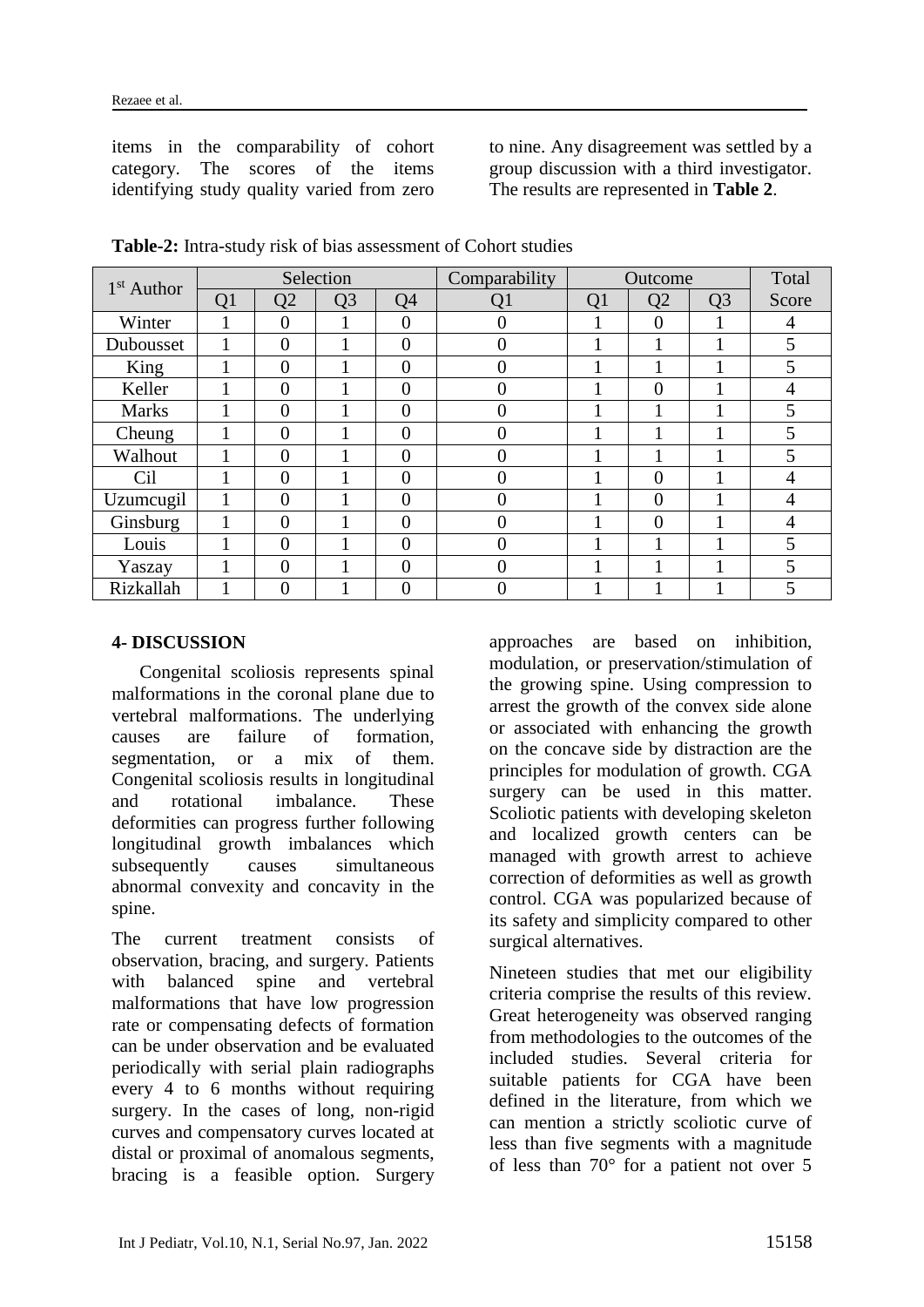years of age. Suggested contraindications for CGA are Sagittal plane deformity, cervical involvement, intraspinal abnormalities, posterior arch defects (e.g., myelomeningocele), and unilateral bars. Compared to CGA, hemi-vertebrectomy surgery is a better option for deformities caused by a single hemivertebra (25, 27, 29).

Conflicting reports were found in included studies of this review regarding the criteria for suitable patients for CGA. The preoperative curve magnitude did not seem to affect the CGA outcome evidenced by Uzumcugil et al.'s (2004) study. They found no significant relation between preoperative curve magnitude and CGA outcome at the final follow-up (26).

Also, presence of sagittal plane deformities (kyphosis and lordosis) or other spinal deformities did not affect the outcome of congenital scoliotic patients with CGA. Subgroup analysis of studies, reporting true epiphysiodesis effect, showed that of 101 patients with associated sagittal plane deformities (kyphosis and lordosis), 40% had true epiphysiodesis effect, 34% had stabilization in their scoliotic curves, and 24% had worsened scoliosis in their last follow-up (3, 8, 12, 15, 19, 27). CGA outcomes were similar at the presence of sagittal plane deformities, as among 41 patients, 48% had true epiphysiodesis effect, 41% had stabilization and 9% had deteriorated at the final follow-up (1, 11, 12, 28). Also, stabilization or improvement of the coronal curve resulted in stabilization of the sagittal segmental abnormality in 7 of the 11 patients in one study (9). Furthermore, presence of other deformities such as rib deformity as well as intraspinal anomalies did not affect the CGA outcome (26). However, absence of coexisting kyphosis was associated with a more favorable outcome (27).

The limitation of an age less than 5 years at the time of surgery did not seem to be a determining factor for CGA outcome in identified studies as the reported mean age at surgery in 18 studies was 58.76 months. As reported by Dubousset et al. (1993), later surgery resulted in more fusion and earlier fusions resulted in more Cobb angle improvement (12). Marks et al. (1995) declared that surgery at a younger age resulted in greater correction of coronal Cobb angle progression (15). Walhout et al. (2002) indicated that being under 5 years of age is associated with more favorable outcomes (27). Interestingly, presence of large complex curves involving longer segments in younger ages, is associated with poor prognosis (26). On the other hand, Ginsburg et al. (2007) reported that out of 9 patients in their study, 3 who had progression in their scoliotic curve at the final follow-up aged more than 9 years and 10 months. However, the authors suggested that implementation of transpedicular hemiepiphysiodesis with short segment instrumented fusion was effective in the patients older than 5 years without signs of advanced skeletal maturity (13).

Regarding the type of spinal anomalies and their effects on the outcome, the identified studies in this review reported conflicting results. Some studies showed that the curves comprised of hemivertebrae, especially sing hemivertebrae, had better outcome in comparison to the curves comprised of unsegmented bars in terms of curve progression or deterioration (14, 15, 28).On the other hand, Uzumcugil et al. (2004) reported that the type of anomaly (complex or hemivertebra with or without unsegmented bar) did not affect the CGA outcome (26).

Some problems are associated with CGA. Among such problems are minor infections (wound or chest) and traction neuropraxias which are related to anterior surgery (3, 5, 12). The main problems of CGA are unpredictability of the curve behavior after the procedure and incapability to control the spinal balance.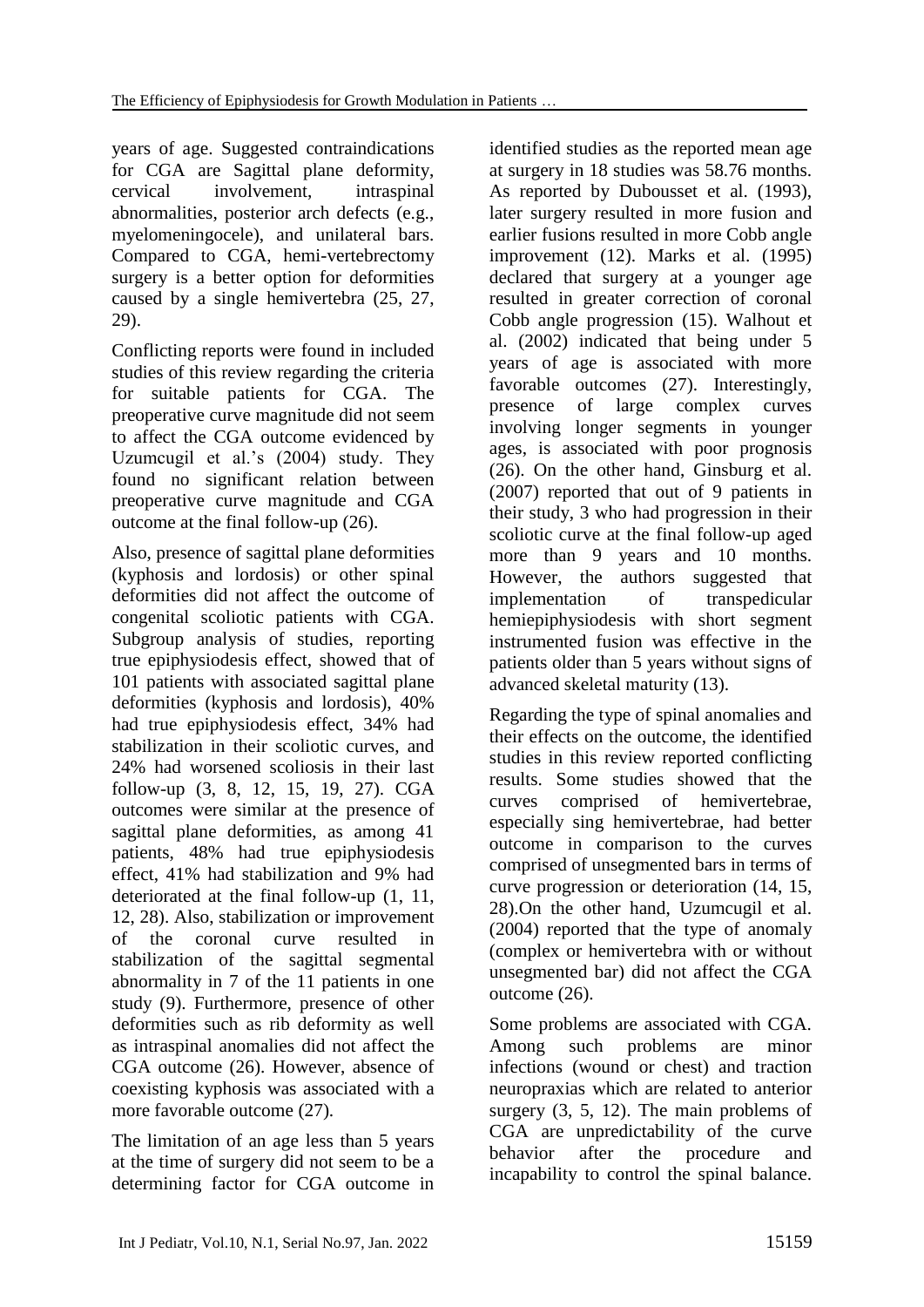To overcome these problems, adding instrumentation as concave distraction have been reported in the literature. The benefits of this modality are the ability to control the growth of the anomalous vertebral segments in both longitudinal (17) and transverse planes (10) and thereby elimination of the need for anterior fusion. Also, the growth of the concave side is stimulated as a result of distraction which further corrects the deformity (6). Furthermore, the addition of concave distraction produces immediate correction of coronal plane curvature and imbalance in comparison to CGA alone. Moreover, an acceptable cosmetic result can also be achieved. This article reviewed the studies which reported true epiphysiodesis effects. adding instrumentation to the main intervention resulted in higher rates of improvement compared to other studies that did not use instrumentation (59.5% vs 37.5%, respectively). Demirkirna et al. (2013) implemented instrumentation on the full length of convex curve posteriorly by pedicle screw and compression (11). There was a significant difference between preoperative and early postoperative coronal Cobb angle degrees as all 13 patients had some degrees of correction due to what the authors called "instrumentation effect". However, at final follow-up 69% of patients showed true epiphysiodesis effect while 23% showed stabilization in their curve.

Alanay et al. (2012) performed instrumentation on the convex side only on the anomalous vertebrae forming the congenital curve, by unilateral pedicle screws and a single rod connecting them (11). On the concave side, instrumentation was performed using growing rods and lengthening was performed every 6 months. The convex curves that underwent instrumentation, coronal Cobb angle, were corrected for 25% at postoperative and had an overall correction of 44% at the final follow-up. For the concave curves instrumented with growing rods, the

coronal Cobb angle had a 54% correction at the postoperative visit which increased further to a 77% correction at the final follow-up. The approach used by Alanay et al. (2012), obviated the need for anterior surgery and thus reduced the risk of pulmonary complications. The limitations of Alanay et al. 's (2012) study, such as small number of patients and short followup duration, are a drawback for the generalizability of their results.

On the contrary, in the study by Andrew and Piggot (1985), 2 older patients with hemivertebrae had instrumentation with Dwyer compression apparatus which did not produce any subsequent growthmediated improvement in the curve (3). Cheung et al. (2002) implemented instrumentation on the concave side with subcutaneous Rochester and Harrington distraction rods and hook construct in all their 6 patients. The instrumentation spanned from the upper-end vertebra to the lower-end vertebra with longitudinal extension above and below the proposed fusion levels. Using instrumentation to enhance the concave growth of the scoliotic curve through distraction did not have substantial contribution to the curve correction in the outcomes. The authors concluded that distraction of the curve concavity without fusion does not enhance the spine growth. However, using anterior and posterior convex fusion combined with concave subcutaneous distraction produces an immediate improvement in deformity and balance of the coronal plane without the need to wait for uncertain growth-mediated improvements in the long-term. The authors recommended this procedure for children with severe deformities and decompensation (8). Ginsburg et al. (2007) used instrumentation to eliminate the need for immobilization by performing a short segmental fusion on the convex side of hemivertebrae. The instrumentation did not increase the complication rate and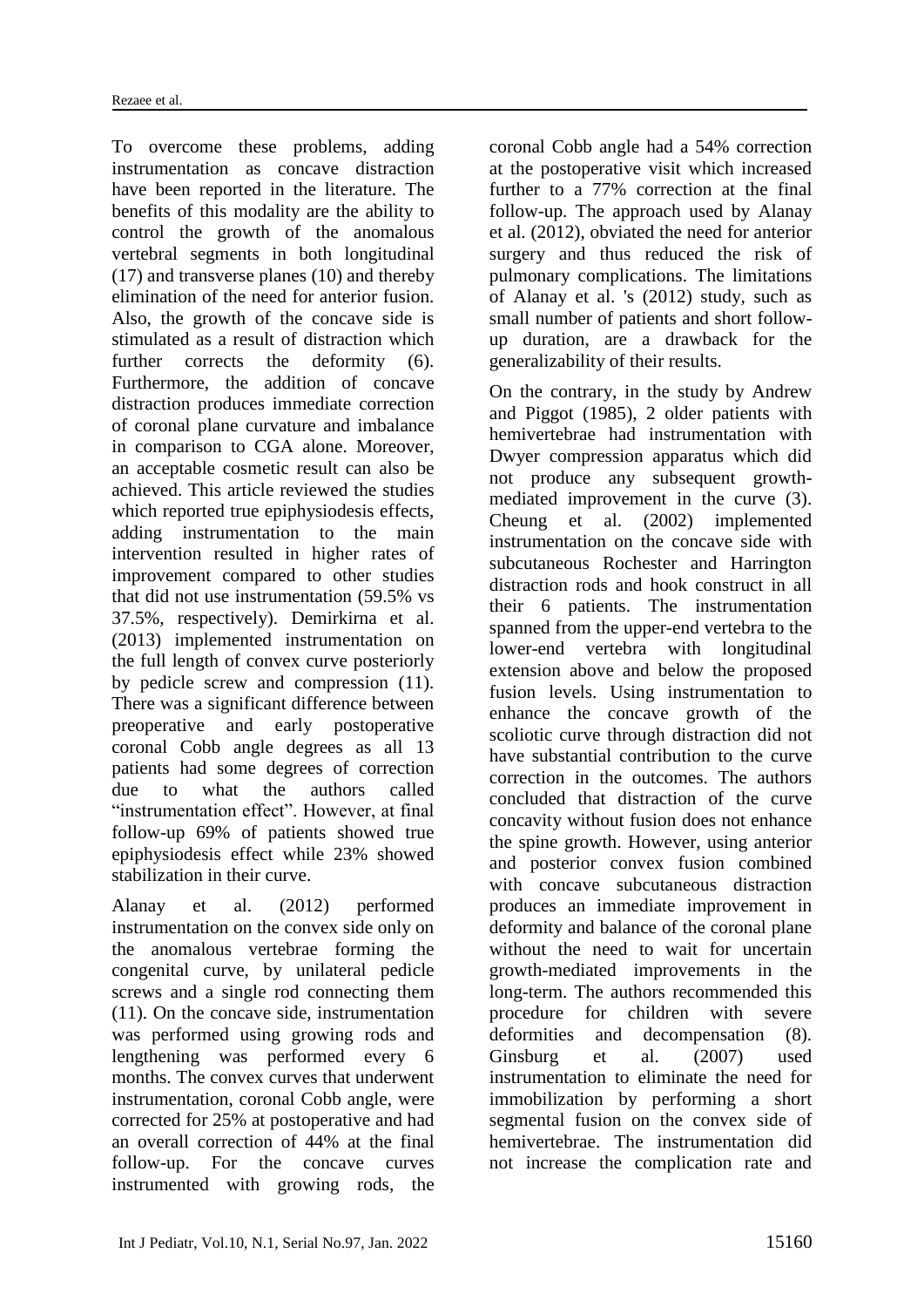eliminated the need for postoperative bracing (13).

The main disadvantage of the instrumentation with distraction is that recurrent surgeries are required for distraction of the concave side. Also, some instrumentation procedures can fail upon complications. In Andrew and Piggot's study (1985), one patient with complex spinal deformity underwent instrumentation with insertion of a Harrington rod on the concave side; however, it was removed early because of meningeal ulceration and leakage of cerebrospinal fluid (3). King et al. (12) used Harrington compression rods in the curve convexity in 2 cases. In one case they were removed because of their causing prominence under the skin (16). Cheung et al. (2002) reported removal of subcutaneous Rochester and Harrington distraction rods and hook due to persistent deep wound infection in one patient (8). Alanay et al. (2012) reported partial pullout of the proximal, distal, or both pedicle screws of the concave distracted curves in 4 of 5 patients during the followup (11). In the study by Demirkirna et al. (2013), one patient despite having a significant correction at early postoperative, showed deterioration in her curve due to inappropriate instrumentation levels and malposition of most of the distal screws. Revision surgery with vertebral column resection was performed later.

The final fate of CGA depends on the remaining growth potential on the concave side which depends on the qualitative and quantitative properties of the apophyses. As evaluation of this potential before surgery is very difficult, thus predicting the outcome of CGA is impractical. Also, adding instrumentation to CGA, is an opportunity to achieve some immediate correction in every deformity with compression-derotation maneuvers after instrumentation. This cannot be achieved by CGA alone; thus, instrumented CGA should not be compared with CGA alone. Furthermore, the reason for failure of instrumentation in the included studies in this review might be the impaired growth potential on the concave side due to older age at the time of surgery or the inability of growth due to the type of malformation. So, criteria are needed to be defined to identify the suitable candidates and the appropriate types of instrumentation for instrumented CGA approach.

# **4-1. Funding**

This research received no specific grant from any funding agency in the public, commercial, or not-for-profit sectors.

# **5- CONCLUSION**

This systematic review showed that the preoperative curve magnitude, presence of sagittal plane deformities, ages less than 5 years, and types of spinal anomalies do not affect the outcome of CGA. The growthmediated correction of scoliotic curve or true epiphysiodesis effect, was seen in less than half of the patients (43%) while studies that reported the global correction of scoliotic curve or instrumentationand/or postoperative casting-induced correction combined with growthmediated correction showed a better improvement in scoliosis (55.5%), at the final follow-up. Adding instrumentation to CGA was preferred in cases of complicated spinal anomalies and older ages where the potential growth on the concave side was not much foreseeable.

Overall, considering the levels of evidence in the included studies, publication bias, presence of great heterogeneity in methodological aspects, variety in surgical techniques, and different styles for reporting the outcomes, make giving a robust answer to the question of this review a formidable task. Also, it is difficult to make direct comparisons between different CGA approaches due to the surgeon's experience. Therefore, results of this study should be interpreted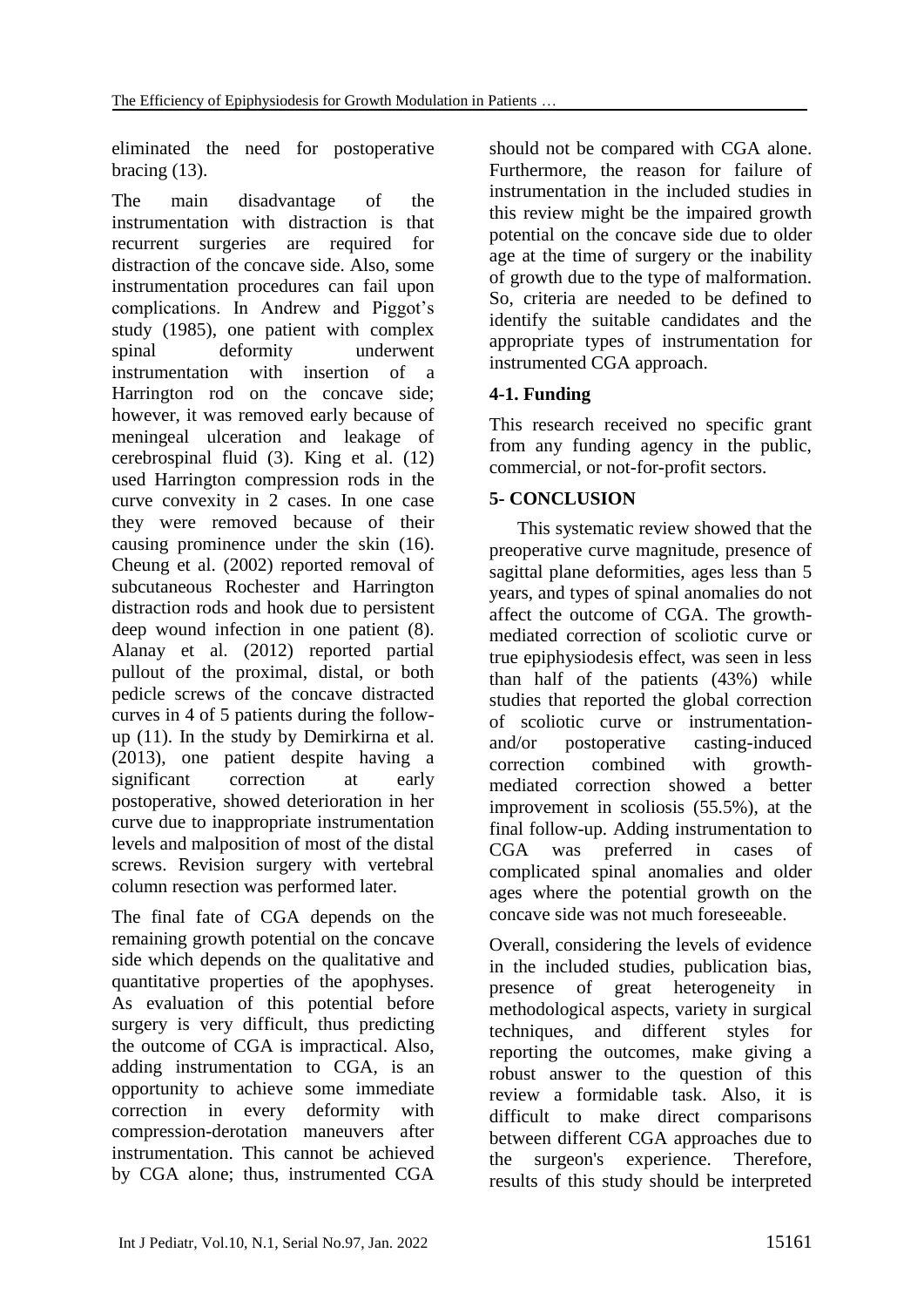with caution. More data from studies with low levels of evidence will not be useful in this matter. So, future research should consider designing studies with more focused aims and robust methodologies.

#### **6- REFERENCES**

1. Alanay A, Dede O, Yazici M (2012) convex instrumented hemiepiphysiodesis with concave distraction: a preliminary report. Clin Orthop Relat Res 470:1144- 1150. doi: 10.1007/s11999-011-1878-y.

2. Andrew T, Piggott H (1985) Growth arrest for progressive scoliosis. Combined anterior and posterior fusion of the convexity. The Journal of bone and joint surgery British volume 67:193-197. doi:10.1302/0301-620x.67b2.3980524.

3. Andrew T, Piggott H (1985) Growth arrest for progressive scoliosis. Combined anterior and posterior fusion of the convexity. The Journal of bone joint surgery 67:193-197.

4. Bekmez S, Demirkiran HG, Yilmaz G, Akel I, Atilla P, Muftuoglu SF, Yazici M, Alanay A (2016) Convex Hemiepiphysiodesis: Posterior/anterior insitu Versus Posterior-only With Pedicle Screw Instrumentation: An Experimental Simulation in Immature Pigs. J Pediatr Orthop 36:847-852. doi:10.1097/bpo.0000000000000565.

5. Bradford D (1982) Partial epiphyseal arrest and supplemental fixation for progressive correction of congenital spinal deformity. Journal of Pediatric Orthopaedics 2:337.

6. Campbell Jr RM, Hell-Vocke AK (2003) Growth of the thoracic spine in congenital scoliosis after expansion thoracoplasty. JBJS 85:409-420.

7. Chang DG, Kim JH, Ha KY, Lee JS, Jang JS, Suk SI (2015) Posterior hemivertebra resection and short segment fusion with pedicle screw fixation for congenital scoliosis in children younger than 10 years: greater than 7-year followup. Spine 40:E484-491. doi:10.1097/brs.0000000000000809.

8. Cheung KM, Zhang JG, Lu DS, KD KL, JC YL (2002) Ten-year follow-up study of lower thoracic hemivertebrae treated by convex fusion and concave distraction. Spine 27:748-753. doi: 10.1097/00007632- 200204010-00012.

9. Cil A, Yazici M, Alanay A, Acaroglu RE, Uzumcugil A, Surat A (2004) The course of sagittal plane abnormality in the patients with congenital scoliosis managed with convex growth arrest. Spine 29:547- 552; discussion 552-543. doi:10.1097/01.brs.0000106493.54636.b4.

10. Cil A, Yazici M, Daglioglu K, Aydingoz U, Alanay A, Acaroglu RE, Gulsen M, Surat A (2005) The effect of pedicle screw placement with or without application of compression across the neurocentral cartilage on the morphology of the spinal canal and pedicle in immature pigs. Spine 30:1287-1293.

11. Demirkiran G, Yilmaz G, Kaymaz B, Akel I, Ayvaz M, Acaroglu E, Alanay A, Yazici M (2013) Safety and Efficacy of Instrumented Convex Growth Arrest in Treatment of Congenital Scoliosis. J Pediatr Orthop 34. doi:10.1097/BPO.0000000000000090.

12. Dubousset J, Katti E, Seringe R (1992) Epiphysiodesis of the Spine in Young Children for Congenital Spinal Deformations. Journal of Pediatric Orthopaedics B 1.

13. Ginsburg G, Mulconrey DS, Browdy J (2007) Transpedicular hemiepiphysiodesis and posterior instrumentation as a treatment for congenital scoliosis. J Pediatr Orthop 27: 387-391. doi:10.1097/01.bpb.0000271312.95621.b0 .

14. Keller PM, Lindseth RE, DeRosa GP (1994) Progressive congenital scoliosis treatment using a transpedicular anterior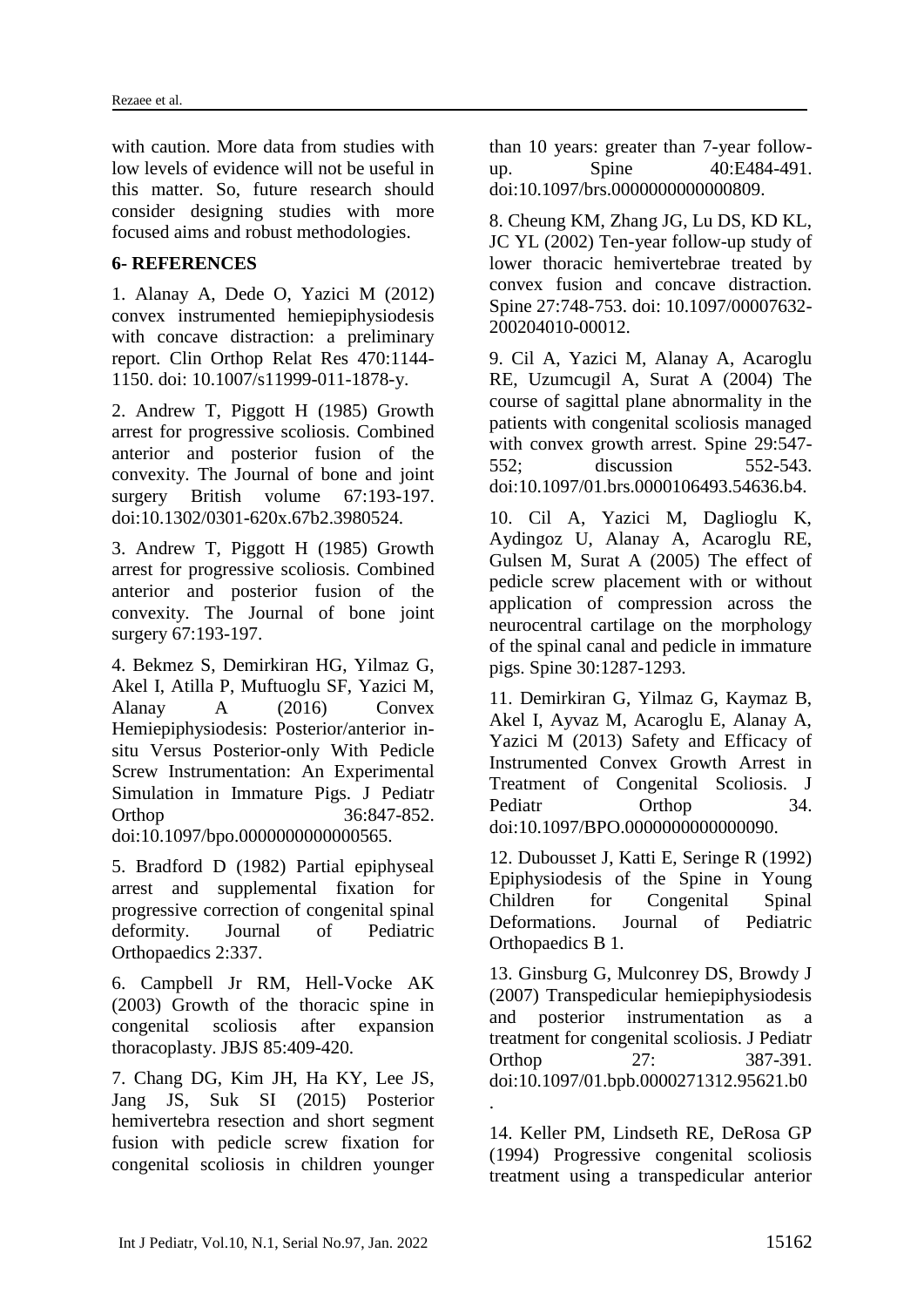and posterior convex hemiepiphysiodesis and hemi arthrodesis. A preliminary report. Spine 19:1933-1939. doi: 10.1097/00007632-199409000-00013.

15. Kieffer J, Dubousset J (1994) Combined anterior and posterior convex epiphysiodesis for progressive congenital scoliosis in children aged < 5 years. European Spine Journal 3:120-125. doi: 10.1007/BF02221453.

16. King AG, MacEwen GD, Bose WJ (1992) Transpedicular convex anterior hemiepiphysiodesis and posterior arthrodesis for progressive congenital scoliosis. Spine 17:S291-294. doi: 10.1097/00007632-199208001-00014.

17. Kioschos HC, Asher MA, Lark RG, Harner EJ (1996) Overpowering the crankshaft mechanism: the effect of posterior spinal fusion with and without stiff transpedicular fixation on anterior spinal column growth in immature canines. Spine 21:1168-1173.

18. Li YT, Xu LL, Xia C, Pan W, Sheng F, Qiu Y, Zhu ZZ (2020) Ineffective treatment technique of convex epiphysiodesis for congenital scoliosis. Zhongguo gu shang = China journal of orthopaedics and traumatology 33:116- 120. doi:10.12200/j.issn.1003- 0034.2020.02.005.

19. Louis ML, Gennari JM, Loundou AD, Bollini G, Bergoin M, Bernard JC, Biot B, Bonnard C, Clément JL, Garin C, Kamoun K, Kreichati G, Lascombes P, Mallet JF, Miladi L, Sales de Gauzy J, Topouchian V, Vital JM (2010) Congenital scoliosis: A frontal plane evaluation of 251 operated patients 14 years old or older at follow-up. Orthopaedics & Traumatology: Surgery & Research 96:741-747. doi[:https://doi.org/10.1016/j.otsr.2010.06.0](https://doi.org/10.1016/j.otsr.2010.06.002) [02.](https://doi.org/10.1016/j.otsr.2010.06.002)

20. Marks D, Sayampanathan S, Thompson AG, Piggott H (1995) Longterm results of convex epiphysiodesis for

congenital scoliosis. European spine journal: official publication of the European Spine Society, the European Spinal Deformity Society, and the European Section of the Cervical Spine Research Society 4:296-301. doi: 10.1007/BF00301039.

21. Rizkallah M, Sebaaly A, Kharrat K, Kreichati G (2020) Is There Still a Place for Convex Hemiepiphysiodesis in Congenital Scoliosis in Young Children? A Long-Term Follow-up. Global Spine J 10:406-411. doi: 10.1177/2192568219858305.

22. Shi L, Wang D, Driscoll M, Villemure I, Chu WC, Cheng JC, Aubin CE (2011) Biomechanical analysis and modeling of different vertebral growth patterns in adolescent idiopathic scoliosis and healthy subjects. Scoliosis 6:11. doi: 10.1186/1748-7161-6-11.

23. Stokes IA, Burwell RG, Dangerfield PH (2006) Biomechanical spinal growth modulation and progressive adolescent scoliosis--a test of the 'vicious cycle' pathogenetic hypothesis: summary of an electronic focus group debate of the IBSE. Scoliosis 1:16. doi: 10.1186/1748-7161-1- 16.

24. Stokes IAF, Burwell RG, Dangerfield PH (2006) Biomechanical spinal growth modulation and progressive adolescent scoliosis – a test of the 'vicious cycle' pathogenetic hypothesis: Summary of an electronic focus group debate of the IBSE. Scoliosis 1:16. doi: 10.1186/1748-7161-1- 16.

25. Thompson AG, Marks DS, Sayampanathan SR, Piggott H (1995) Long-term results of combined anterior and posterior convex epiphysiodesis for congenital scoliosis due to hemivertebrae. Spine 20:1380-1385.

26. Uzumcugil A, Cil A, Yazici M, Acaroglu E, Alanay A, Aksoy C, Surat A (2004) Convex growth arrest in the